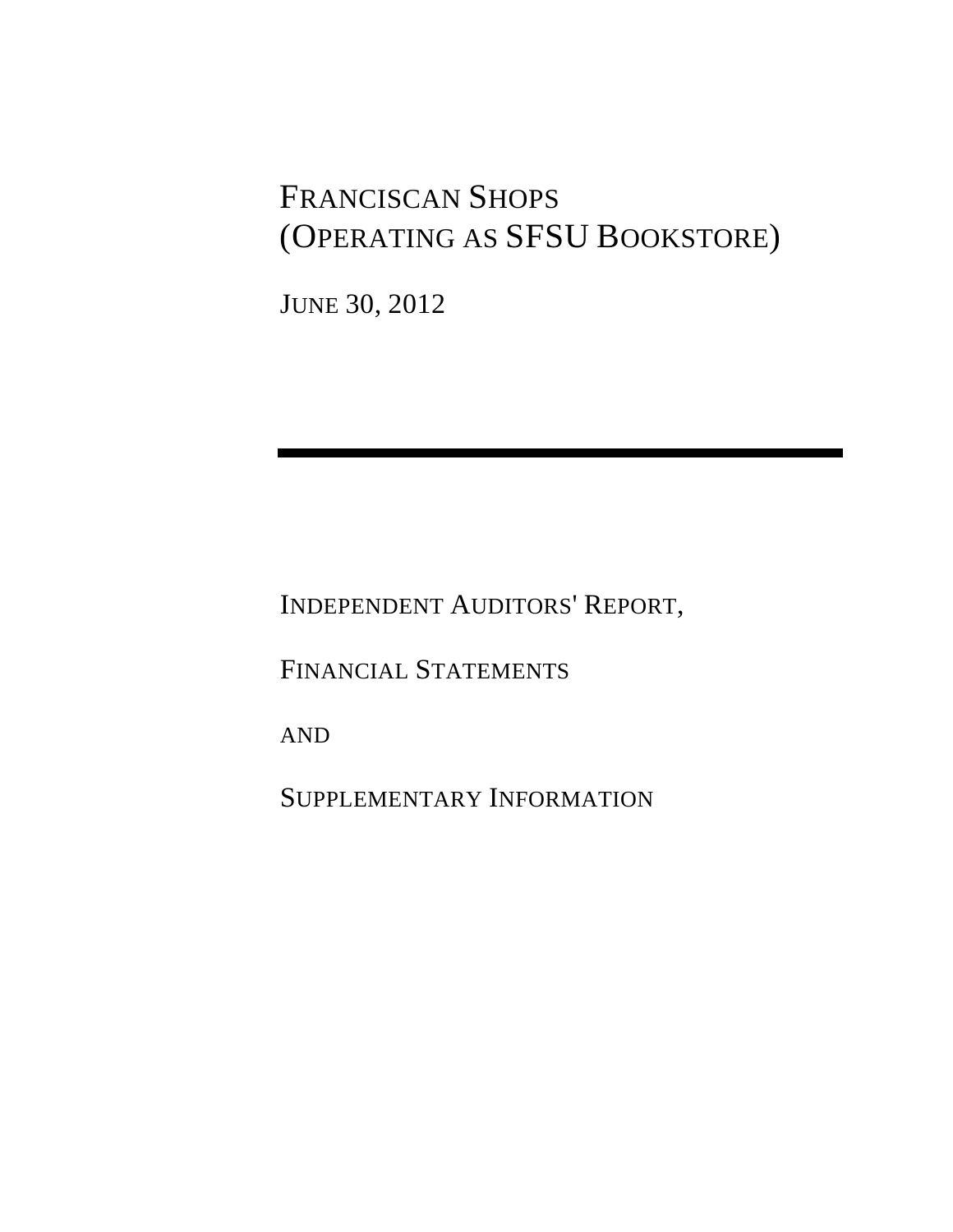## **Independent Auditors' Report, Financial Statements and Supplementary Information**

| <b>Independent Auditors' Report</b>                                        | 1         |
|----------------------------------------------------------------------------|-----------|
| <b>Financial Statements:</b>                                               |           |
| Statement of Net Assets in Liquidation                                     | 2         |
| Statement of Changes in Net Assets in Liquidation                          | 3         |
| <b>Statement of Cash Flows</b>                                             | 4         |
| <b>Notes to Financial Statements</b>                                       | $5 - 12$  |
| <b>Independent Auditors' Report on Supplementary</b><br><b>Information</b> | 13        |
| <b>Schedule of Net Assets</b>                                              | 14        |
| Schedule of Revenues, Expenses and Changes in Net Assets                   | 15        |
| Other Information                                                          | $16 - 22$ |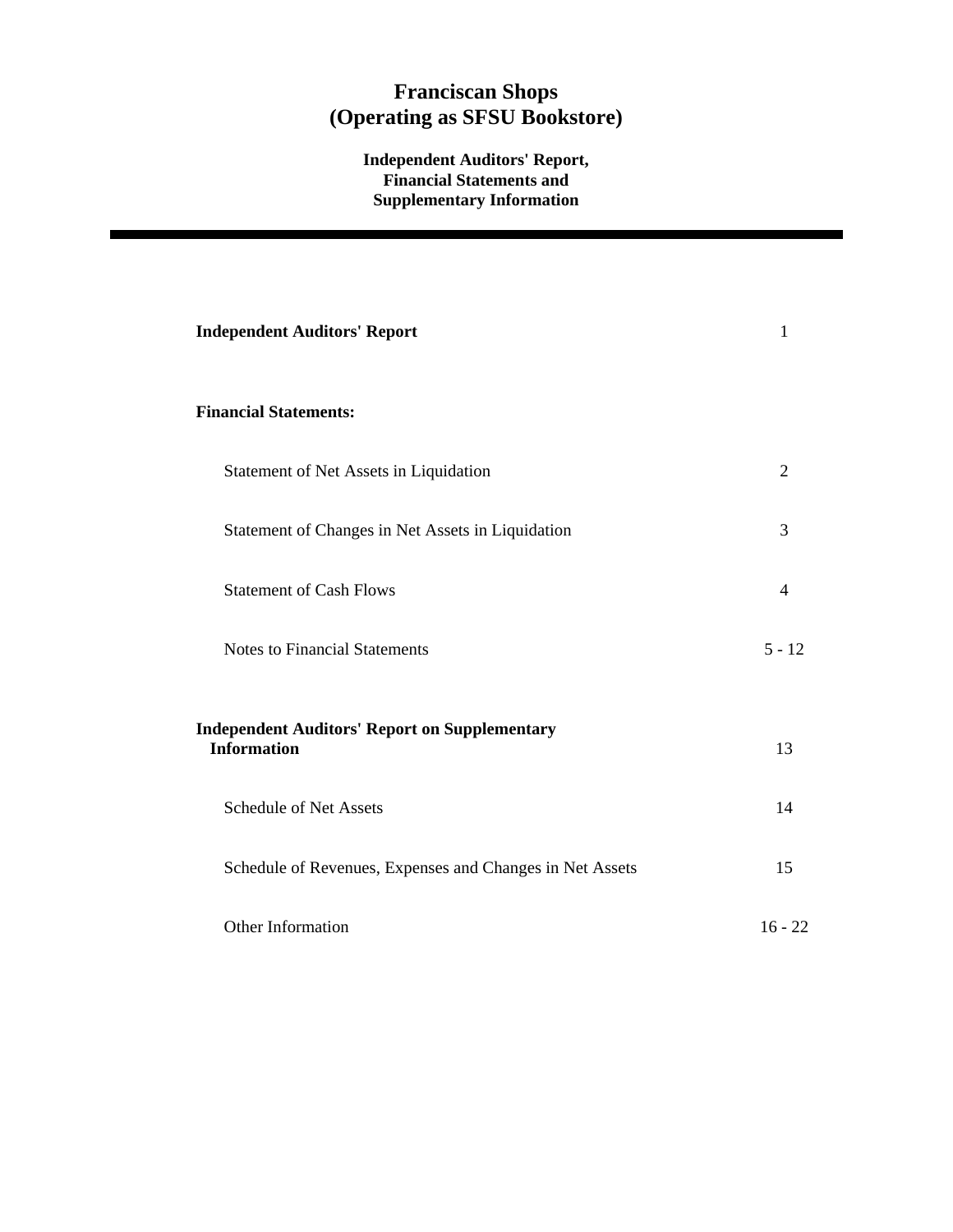**Independent Auditors' Report** 

THE BOARD OF DIRECTORS FRANCISCAN SHOPS (OPERATING AS SFSU BOOKSTORE) San Francisco, California

We have audited the accompanying statement of net assets in liquidation of **FRANCISCAN SHOPS (operating as SFSU Bookstore)** as of June 30, 2012, and the related statements of changes in net assets in liquidation and cash flows for the year then ended. These financial statements are the responsibility of the Franciscan Shops' management. Our responsibility is to express an opinion on these financial statements based on our audit.

We conducted our audit in accordance with auditing standards generally accepted in the United States of America. Those standards require that we plan and perform the audit to obtain reasonable assurance about whether the financial statements are free of material misstatement. An audit includes examining, on a test basis, evidence supporting the amounts and disclosures in the financial statements. An audit also includes assessing the accounting principles used and significant estimates made by management, as well as evaluating the overall financial statement presentation. We believe that our audit provides a reasonable basis for our opinion.

As described in Note 1, on June 26, 2012, the Franciscan Shops Board of Directors amended the Articles of Incorporation to designate University Corporation, San Francisco State (the Corporation) as the Franciscan Shops sole member effective July 1, 2012 for the purpose of allowing the Corporation to wind up and liquidate the Franciscan Shops. The Franciscan Shops cease to be the campus bookstore due to the expiration of the operating agreement with San Francisco State University.

In our opinion, the financial statements referred to above present fairly, in all material respects, the net assets in liquidation of the Franciscan Shops as of June 30, 2012, and related changes in net assets in liquidation and its cash flows for the year then ended, in conformity with accounting principles generally accepted in the United States of America applied on the basis described in the preceding paragraph.

Hood & Soung LNA

*Consultants and* 

*Business Advisors* 

*100 First Street* 

*14th Floor* 

*San Francisco* 

*CA 94105* 

*415.781.0793* 

*fax 415.421.2976* 

*10 Almaden Boulevard* 

*Suite 250* 

*San Jose* 

*CA 95113* 

*408.998.8400* 

*fax 408.998.8485* 



San Francisco, California September 13, 2012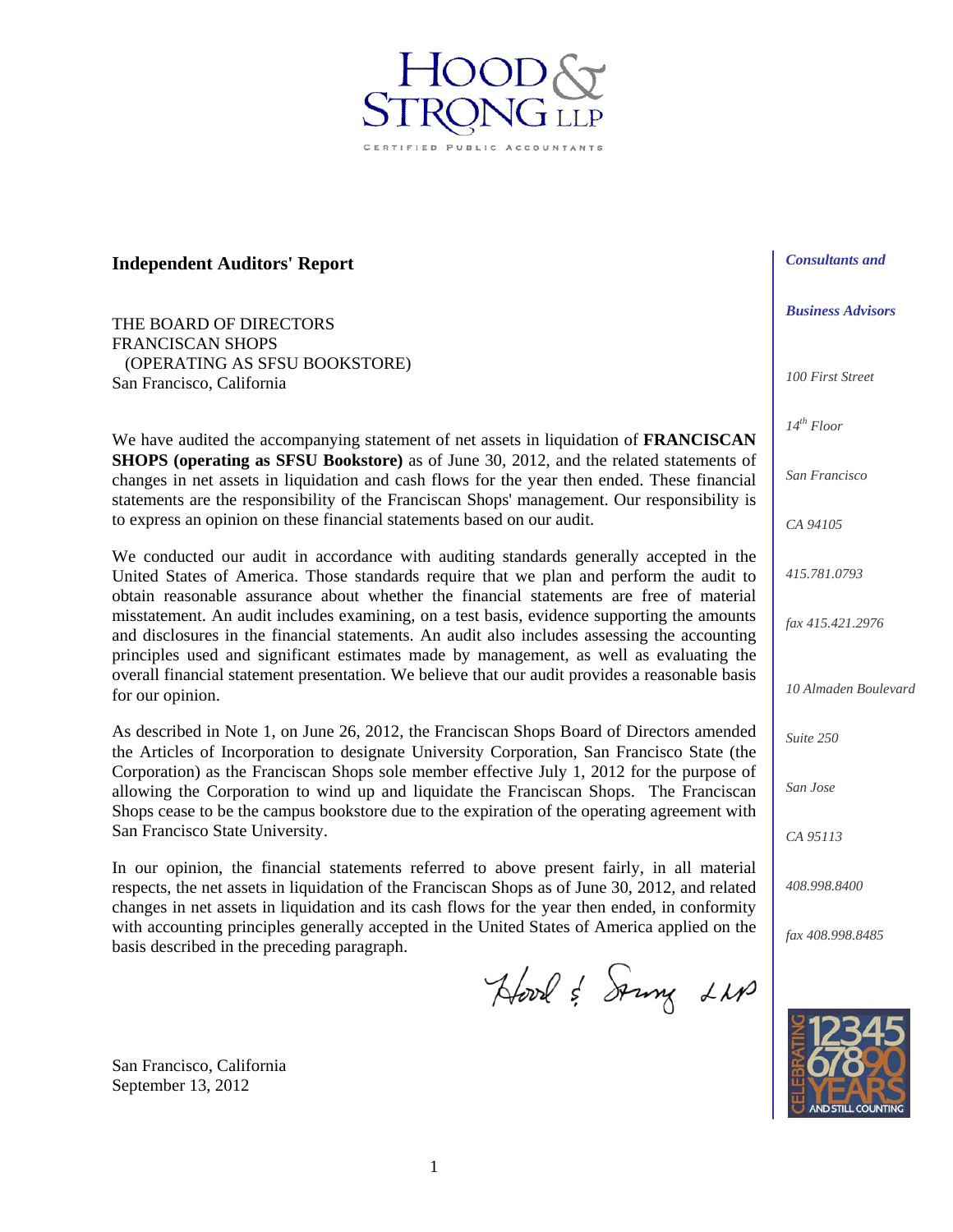## **Statement of Net Assets in Liquidation**

*June 30, 2012*

| Assets:                                                   |                 |
|-----------------------------------------------------------|-----------------|
| Cash                                                      | \$<br>803,338   |
| Investments                                               | 3,085,422       |
| Accounts receivable (less allowance for doubtful accounts | 204,789         |
| of \$10,014 in 2012)                                      |                 |
| Inventory                                                 | 1,820,350       |
| Prepaid expenses                                          | 13,426          |
|                                                           |                 |
| <b>Total assets</b>                                       | 5,927,325       |
| <b>Liabilities</b>                                        |                 |
| Accounts payable                                          | 1,370,207       |
| <b>Accrued liabilities</b>                                | 49,604          |
| Note payable                                              | 225,045         |
| Total liabilities                                         | 1,644,856       |
| <b>Net Assets in Liquidation</b>                          | \$<br>4,282,469 |

The accompanying notes are an integral part of this statement.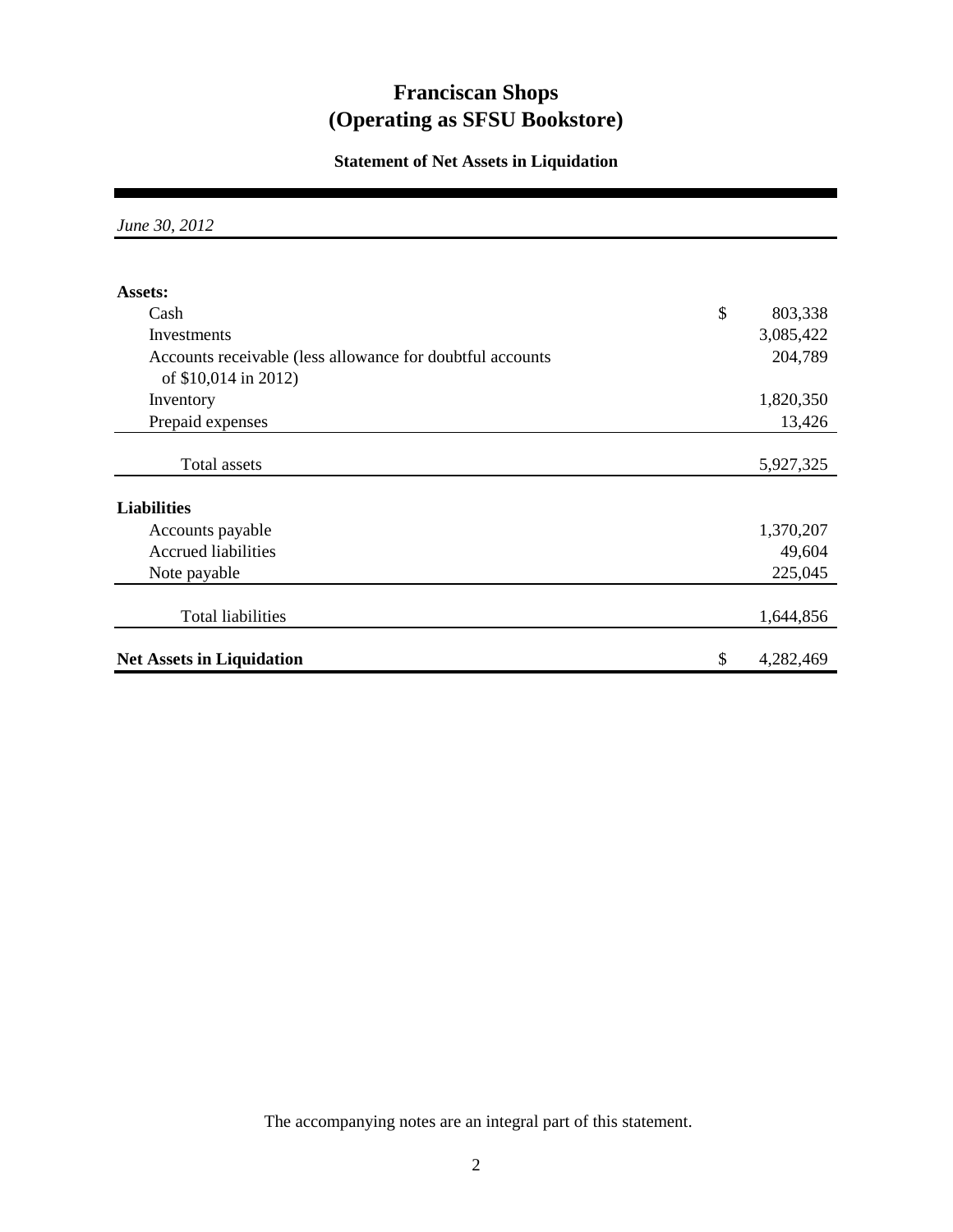**Statement of Changes in Net Assets in Liquidation**

| Year Ended June 30, 2012                                              |                                |
|-----------------------------------------------------------------------|--------------------------------|
| <b>Revenue and Support:</b><br>Sales, net<br>Less: cost of goods sold | \$<br>14,839,456<br>11,102,223 |
| Gross profit on sales                                                 | 3,737,233                      |
| Commissions and other operating service income                        | 1,185,801                      |
| Total operating revenue                                               | 4,923,034                      |
| <b>Expenses:</b>                                                      |                                |
| Salaries and wages                                                    | 2,492,168                      |
| Employee benefits                                                     | 404,095                        |
| Occupancy                                                             | 531,387                        |
| Merchant discount                                                     | 194,428                        |
| Telephone and utilities                                               | 54,311                         |
| Supplies                                                              | 70,678                         |
| Insurance                                                             | 49,494                         |
| Depreciation and amortization                                         | 235,331                        |
| Professional fees                                                     | 153,572                        |
| Repairs and maintenance                                               | 193,185                        |
| Advertising and promotions                                            | 501,963                        |
| Travel, food and lodging                                              | 7,520                          |
| Bank service fees                                                     | 12,243                         |
| Duplicating                                                           | 59,237                         |
| Dues and subscriptions                                                | 22,508                         |
| Other expense                                                         | 58,343                         |
|                                                                       |                                |
| Total operating expenses                                              | 5,040,463                      |
| <b>Net Operating Expense</b>                                          | (117, 429)                     |
| <b>Non Operating Income (Expense):</b>                                |                                |
| Interest income                                                       | 55,280                         |
| Net unrealized loss on investments                                    | (52, 312)                      |
| Interest expense                                                      | (14, 891)                      |
| <b>Loss Before Expense of Liquidation</b>                             | (11, 923)                      |
| <b>Expense of Liquidation, net:</b>                                   |                                |
| Revenue on Sale of Assets                                             | 37,165                         |
| Professional fees                                                     | (115,516)                      |
| <b>Employment termination</b>                                         | (150,000)                      |
| Inventory Write Off                                                   | (219,265)                      |
| Equipment and leasehold improvements write off                        | (507, 862)                     |
| <b>Change in Unrestricted Net Assets</b>                              | (1,084,830)                    |
| Net Assets - Beginning of year                                        | 5,367,299                      |
| Net Assets in Liquidation - End of year                               | \$<br>4,282,469                |

The accompanying notes are an integral part of this statement.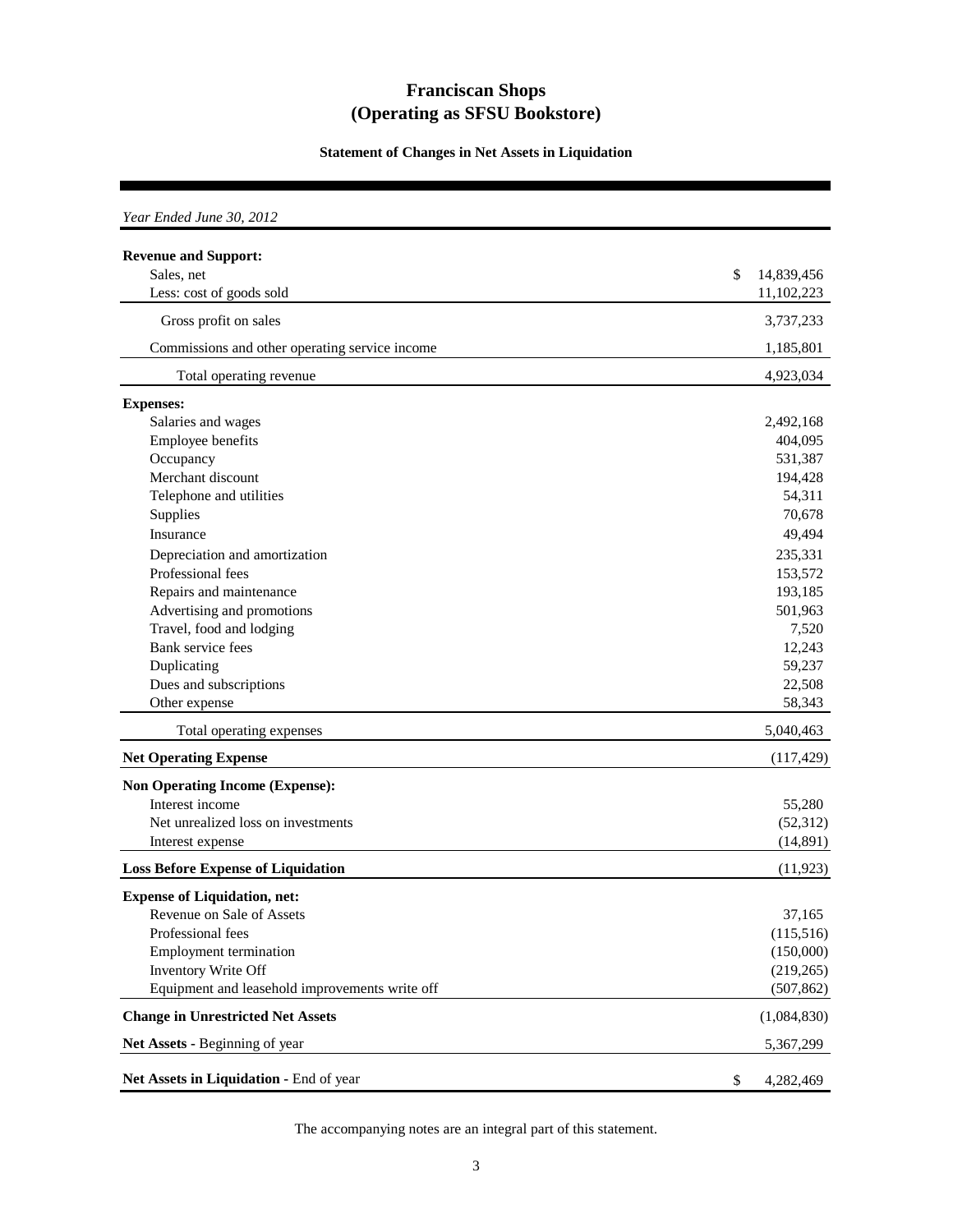## **Statement of Cash Flows**

| Year Ended June 30, 2012                              |               |             |
|-------------------------------------------------------|---------------|-------------|
| <b>Operating Activities:</b>                          |               |             |
| Loss Before Expense of Liquidation                    | $\mathcal{S}$ | (129, 352)  |
| Adjustments to reconcile change in net assets to net  |               |             |
| cash provided by operating activities:                |               |             |
| Depreciation and amortization                         |               | 235,331     |
| Net unrealized gain on investments                    |               | 52,312      |
| Loss on disposal of assets                            |               | 507,863     |
| Changes in operating assets and liabilities           |               |             |
| Accounts receivable                                   |               | (53, 678)   |
| Inventory                                             |               | 106,965     |
| Prepaid expenses                                      |               | 36,819      |
| Accounts payable                                      |               | 37,459      |
| <b>Accrued liabilities</b>                            |               | (136, 577)  |
| Net cash provided by operating activities             |               | 657,142     |
| <b>Investing Activities:</b>                          |               |             |
| Purchase of equipment and leasehold improvements      |               | (22, 594)   |
| Purchase of investments                               |               | (9,272,537) |
| Proceeds from sales and maturities of investments     |               | 10,423,571  |
| Net cash provided by investing activities             |               | 1,128,440   |
| <b>Financing Activities:</b>                          |               |             |
| Principal payment on note payable                     |               | (141, 946)  |
| Net cash used by financing activities                 |               | (141, 946)  |
| <b>Increase in Cash before Expense of Liquidation</b> |               | 1,643,636   |
| <b>Expense of Liquidation - Net</b>                   |               | (955, 478)  |
| Cash, beginning of year                               |               | 115,180     |
| Cash, end of year                                     | \$            | 803,338     |

## **Supplementary Disclosure:**

Interest paid  $\qquad \qquad$  14,891

The accompanying notes are an integral part of this statement.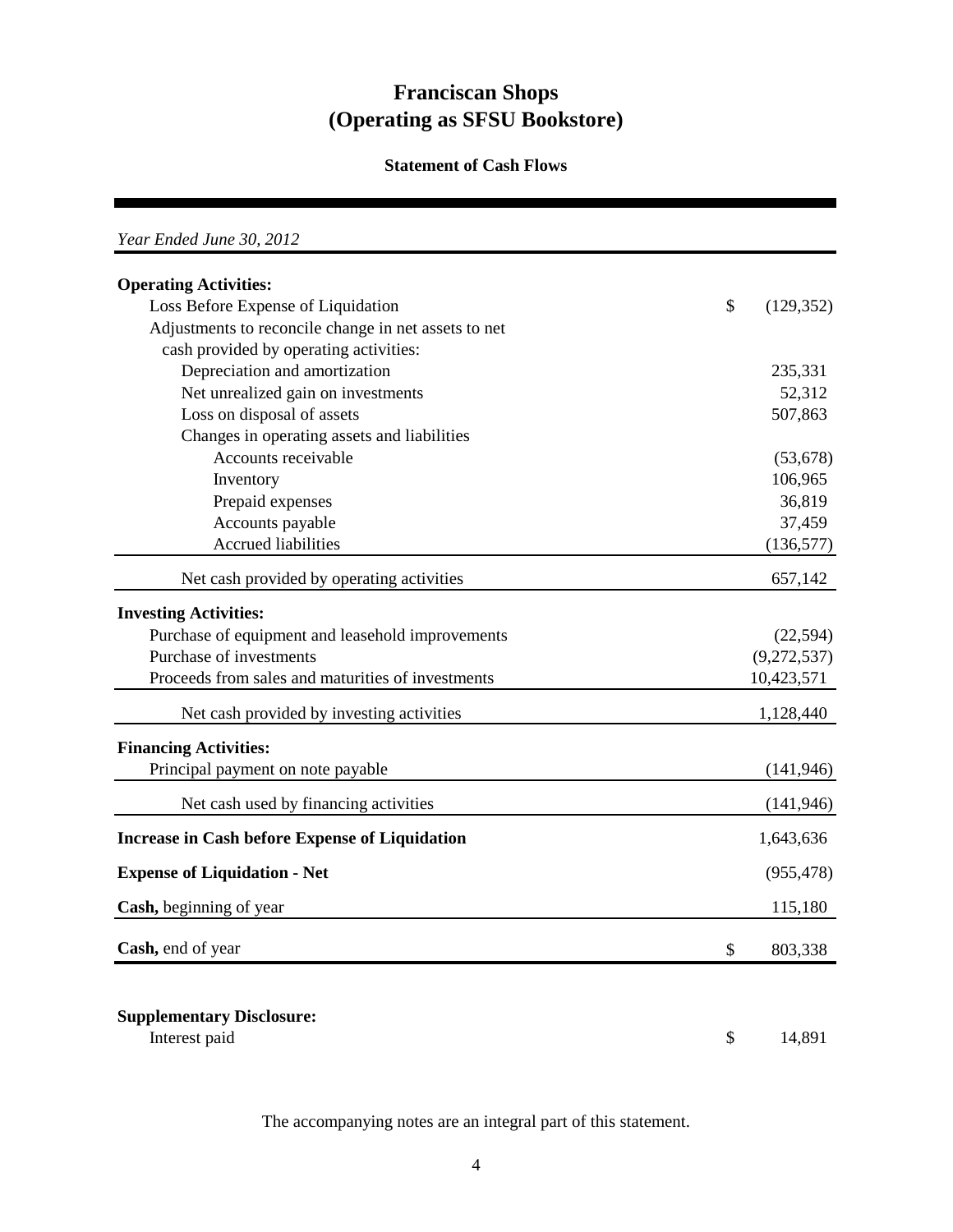**Notes to Financial Statements** 

## **Note 1 - Organization and Summary of Significant Accounting Policies:**

The Franciscan Shops, which operates as the SFSU Bookstore (the Bookstore), is a not-forprofit organization and functions as an auxiliary organization for San Francisco State University. The Bookstore was established for the purpose of promoting and assisting the educational services, development, maintenance and operations of San Francisco State University. The Bookstore provides commercial services to the campus community through the operation of the bookstore and convenience stores at San Francisco State University.

A summary of the significant accounting policies consistently applied in the preparation of the accompanying financial statements follows:

## a. Basis of Presentation

The financial statements of the Bookstore are prepared using the accrual basis of accounting.

On June 26, 2012, the Bookstore's Board of Directors amended the Articles of Incorporation to designate The University Corporation of San Francisco State University (the Corporation), a related party, as the sole member effective July 1, 2012. The intent of this action was to allow the Corporation to oversee the operations of the Bookstore by a new operator and then wind up and liquidate the Bookstore. On June 30, 2012, the Corporation entered into an agreement (see Note 2) with the Follett Higher Education Group to manage most of the operations and activities that had been conducted by the Bookstore for San Francisco State University and its students. This took effect July 1, 2012. Additionally, subsequent to June 30, 2012 the Corporation became responsible for the accounting of the Bookstore in its process of winding up and liquidating as well as assuming some of the minor services that had previously been provided for by the Bookstore. The Corporation will also assume responsibility for the operating space and facilities that had been leased by the Bookstore from the Cesar Chavez Student Center (a related party).

As a result of the Board of Directors approval, the Bookstore adopted the liquidation basis of accounting effective June 30, 2012. This basis of accounting is considered appropriate when among other things, liquidation of a company is probable and the net realizable values of assets are reasonably determinable. Under this basis of accounting, assets are valued at their net values and liabilities are stated at their estimated settlement amounts. The conversion from the going concern to liquidation basis of accounting required management to make significant estimates and judgments to record assets at estimated net realizable value and liabilities at estimated settlement amounts.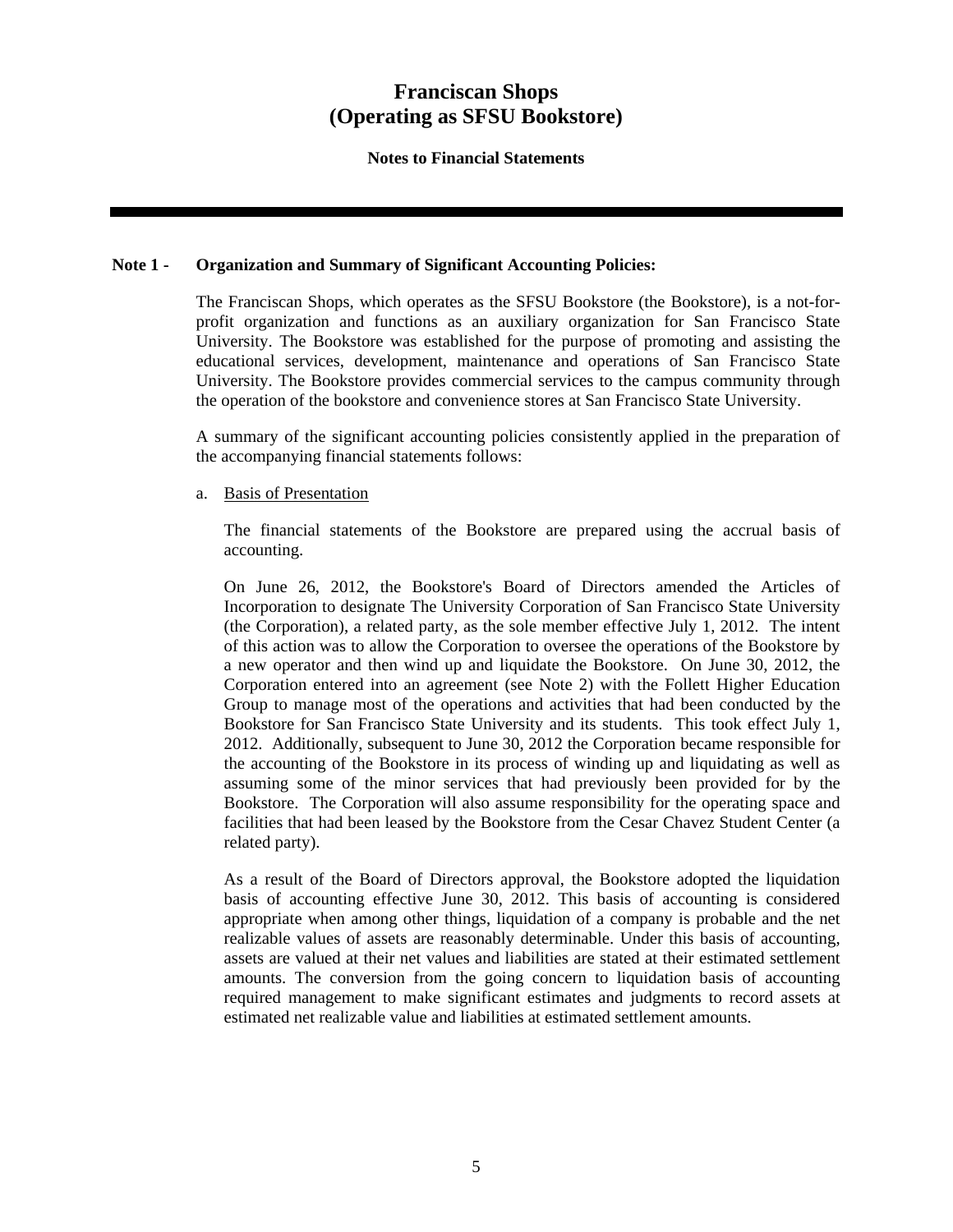## **Notes to Financial Statements**

## b. Liquidation

As of June 30, 2012, the Bookstore operations have been limited to wind up the operation, selling the remaining assets and discharging known liabilities. The Bookstore plans to distribute the remaining assets to the Corporation, in accordance with the plan of liquidation.

Upon conversion to the liquidation basis of accounting, the Bookstore has paid or accrued for the known costs to be incurred in liquidation and has made subsequent adjustments against inventory and equipment and leasehold improvements to their net realizable value.

c. Cash

The Bookstore considers cash to include only cash on hand and cash in the bank. All short-term investments with a maturity of 90 days or less are classified as investments.

d. Investments

Investments are carried at fair value. Investments include all investments regardless of their maturity date and consist of investments in fixed income securities, equity securities, and money market mutual fund. Interest, dividend, realized and unrealized gains and losses are reflected in the Changes in Net Assets in Liquidation.

e. Inventory

Inventory has been stated at the lower of cost or market with cost being determined by the retail method. As of June 30, 2012, the value of the inventory has been adjusted to its net realizable value. Follett Higher Education Group agreed to purchase approximately \$1,324,000 of the Bookstore inventory as of July 11, 2012. The subsequent net realizable value has been applied to June 30, 2012 inventory. As a result, approximately \$219,000 of the Bookstore inventory as of June 30, 2012 was written off to reflect its net realizable value.

### f. Equipment and Leasehold Improvements

Equipment and leasehold improvements are capitalized at cost when purchased. Depreciation and amortization are provided for in amounts sufficient to relate the cost of depreciable assets to operations over their estimated service lives, 3 to 25 years, using the straight-line method. Leasehold improvements are amortized over the estimated service lives or length of lease, whichever is shorter. As of June 30, 2012, the values of the equipment and leasehold improvements have been adjusted to its net realizable value. Since no other parties were willing to give consideration for the remaining net book value of the equipment and leasehold improvements as of June 30, 2012, approximately \$508,000 of equipment and leasehold improvements net book value was written off.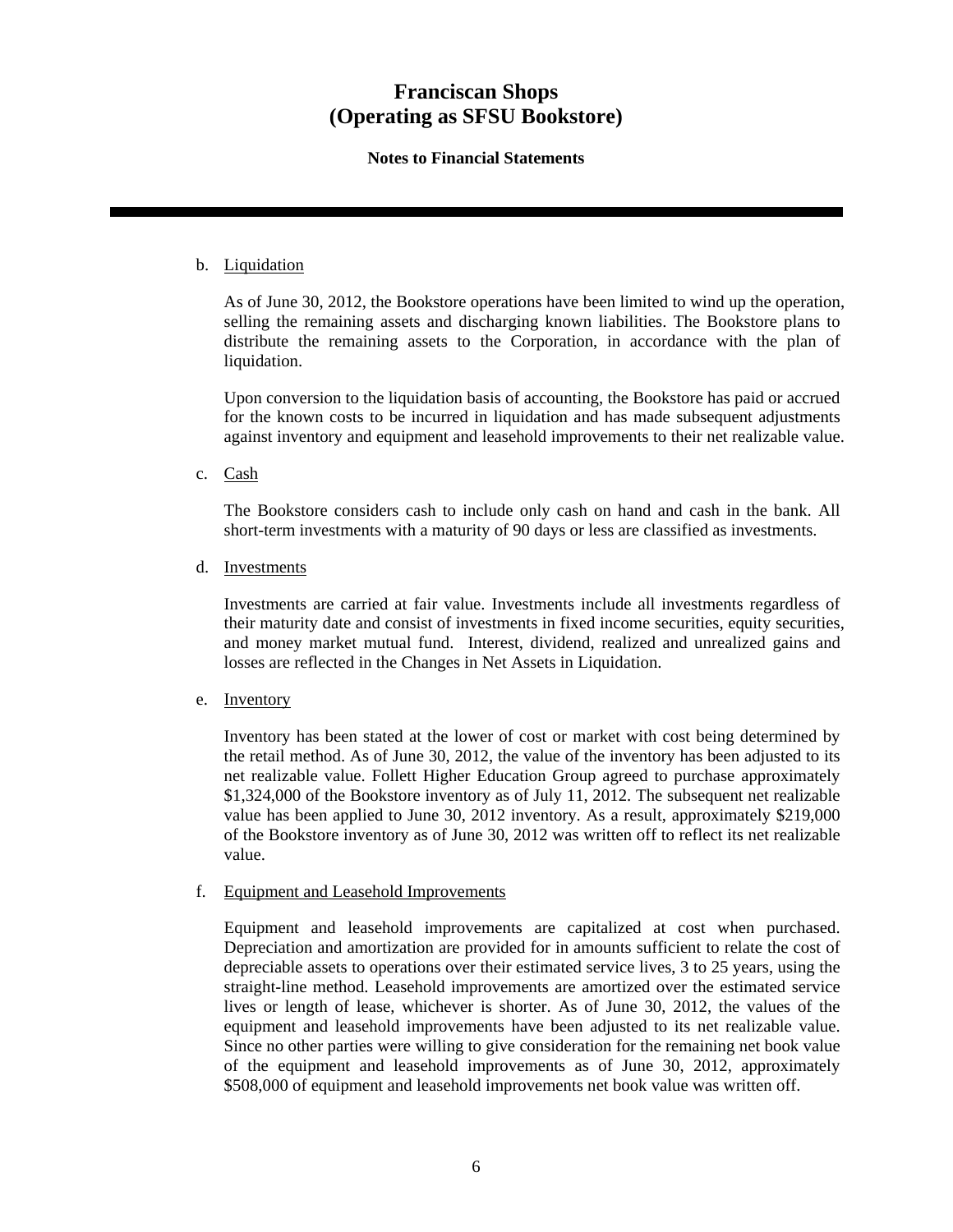## **Notes to Financial Statements**

## g. Net Assets

The net assets of the Bookstore are reported as unrestricted because there are no donorimposed stipulations.

As of June 30, 2012, net assets in liquidation is the approximate amount that will be available to the Corporation after the wind up and liquidation process is completed.

h. Revenue Recognition

Revenue is recognized when the title and the risk of ownership transfers to customers, which generally occurs upon a sale of merchandise at the Bookstore. In the accompanying statement of changes in net assets in liquidation, revenues are recorded net of allowances, discounts and returns.

## i. Income Taxes

The Bookstore has been determined to be exempt from income tax by the Internal Revenue Service and the California Franchise Tax Board pursuant to Sections 501(c)(3) and 23701(d), of the Internal Revenue Code and the California Revenue and Taxation Code, respectively. The Bookstore is, however, subject to income taxes on any unrelated business activity.

The Bookstore follows the guidance on accounting for uncertainty in income taxes issued by FASB ASC Topic 740. As of June 30, 2012, Management evaluated the Bookstore's tax positions and concluded that the Bookstore had maintained its tax exempt status and had taken no uncertain tax positions that requested adjustment to the financial statements. The Bookstore is no longer subject to income tax examinations by federal or state authorities for the years before 2009 and 2008, respectively.

## j. Fair Value Measurements

Fair value is the price that would be received to sell an asset or paid to transfer a liability in an orderly transaction between market participants at the measurement date. The Bookstore classifies its financial assets and liabilities measured at fair value on a recurring basis based on a fair value hierarchy with three levels of inputs. Level 1 values are based on unadjusted quoted prices in active markets for identical securities. Level 2 values are based on significant observable market inputs, such as quoted prices for similar securities and quoted prices in inactive markets. Level 3 values are based on significant unobservable inputs that reflect the Bookstore's determination of assumptions that market participants might reasonably use in valuing the securities. The valuation levels are not necessarily an indication of the risk or liquidity associated with the assets and liabilities measured at fair value.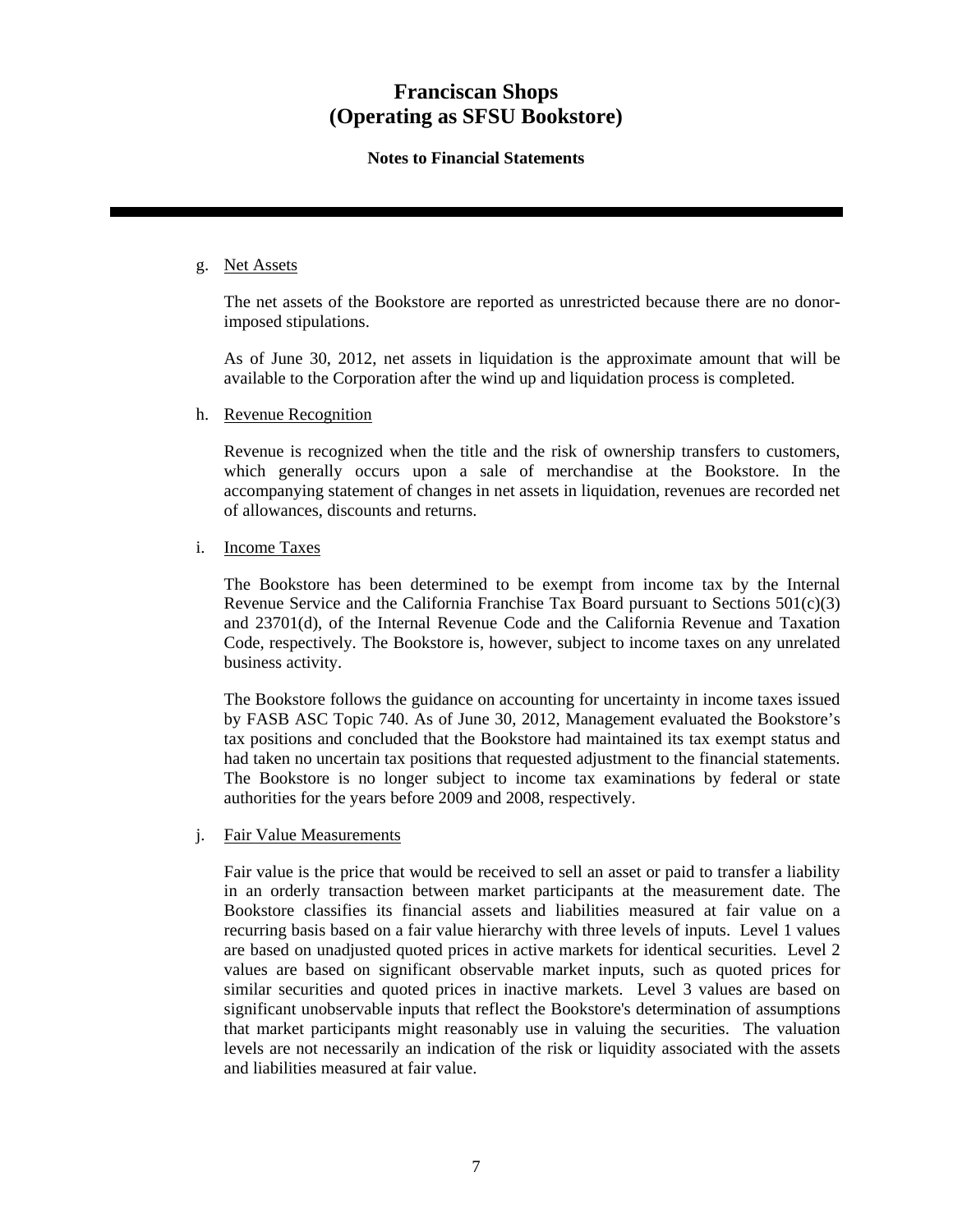## **Notes to Financial Statements**

## k. Fair Value of Financial Instruments

Financial instruments included in the Bookstore's Statement of Net Assets in Liquidation as of June 30, 2012 which is not required to be measured at fair value include cash equivalents, receivables, payables, and note payable. Cash equivalents, receivables, payables, and note payable carrying amounts represent a reasonable estimate of the corresponding fair values.

## l. Use of Estimates

In preparing financial statements in conformity with accounting principles generally accepted in the United States of America, management is required to make estimates and assumptions that affect the reported amounts of assets and liabilities and the disclosure of contingent assets and liabilities at the date of the financial statements, as well as revenues and expenses during the reporting period. Actual results could differ from those estimates.

## m. Sales Tax

Sales tax collected from customers is recorded on a net basis. For the fiscal year ended June 30, 2012, the Bookstore's sales tax amount collected from customers approximates \$1,190,000.

### n. Subsequent Events

The Bookstore evaluated subsequent events through September 13, 2012, the date these financial statements were available to be issued. There were no material subsequent events that required recognition or additional disclosure in these financial statements, except as disclosed in Note 1.

## **Note 2 - Agreement with Follett Higher Education Group:**

As indicated in Note 1, the Corporation and Follett Higher Education Groups (Follett) entered into an agreement for Follett to manage most of the operations and activities that had been conducted by the Bookstore. The agreement is for a five year term with three additional two year term options. It allows Follett to purchase the bulk of the Bookstore's inventory based on certain conditions and prices. Follett was required to make various operating and financial commitments to the Corporation in addition to the annual percentage of sales commission required by the agreement. Follett has entered into a lease with the Corporation for the operating space and facilities that had been leased by the Bookstore.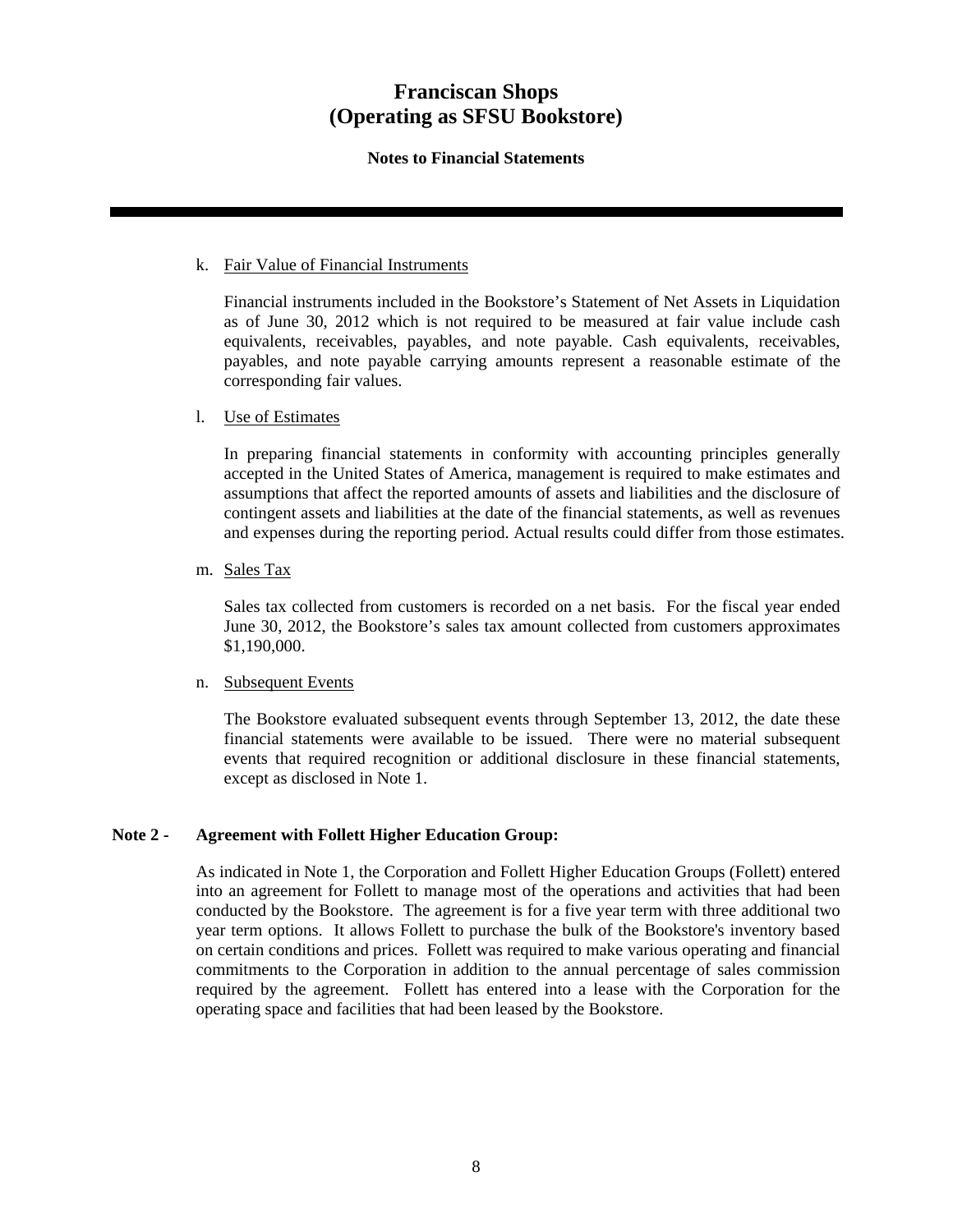**Notes to Financial Statements** 

## **Note 3 - Investments and Fair Value of Financial Instruments:**

Investments at June 30, 2012 are:

| Money market mutual funds                        | S | 39.192    |
|--------------------------------------------------|---|-----------|
| Equity securities                                |   | 1,361,181 |
| <b>Exchange Traded Funds</b>                     |   | 360,668   |
| Fixed income (U.S. Government and Federal Agency |   |           |
| and Corporate bonds)                             |   | 1,324,381 |
|                                                  |   |           |
|                                                  |   | 3,085,422 |

The tables below present investments measured at fair value at June 30, 2012 on a recurring basis:

|                                    | Level 1         | Level 2         | Total           |
|------------------------------------|-----------------|-----------------|-----------------|
| <b>Money Market</b>                | \$<br>174,349   |                 | \$<br>174,349   |
| Domestic Equities:                 |                 |                 |                 |
| Materials                          | 47,494          |                 | 47,494          |
| Telecommunications                 | 46,348          |                 | 46,348          |
| <b>Consumer Discretionary</b>      | 150,099         |                 | 150,099         |
| <b>Consumer Staples</b>            | 150,108         |                 | 150,108         |
| Energy                             | 139,838         |                 | 139,838         |
| Financial                          | 197,256         |                 | 197,256         |
| <b>Health Care</b>                 | 156,375         |                 | 156,375         |
| Industrial                         | 150,492         |                 | 150,492         |
| Technology                         | 273,423         |                 | 273,423         |
| <b>Utilities</b>                   | 49,749          |                 | 49,749          |
| <b>Exchange Traded Funds</b>       | 360,668         |                 | 360,668         |
| Fixed Income:                      |                 |                 |                 |
| U.S Government Bonds/Notes         |                 | \$<br>98,922    | 98,922          |
| U.S. Agencies                      |                 | 379,800         | 379,800         |
| <b>U.S. Government Remics/CMOS</b> |                 | 61,461          | 61,461          |
| Corporate Bonds - Domestic         |                 | 353,729         | 353,729         |
| Municipal Bonds - California       |                 | 86,943          | 86,943          |
| <b>Government Guaranteed</b>       |                 | 75,766          | 75,766          |
| Foreign Bonds                      |                 | 103,398         | 103,398         |
| Floating Rate & Adj Rate Notes     |                 | 29,204          | 29,204          |
|                                    | \$<br>1,896,199 | \$<br>1,189,223 | \$<br>3,085,422 |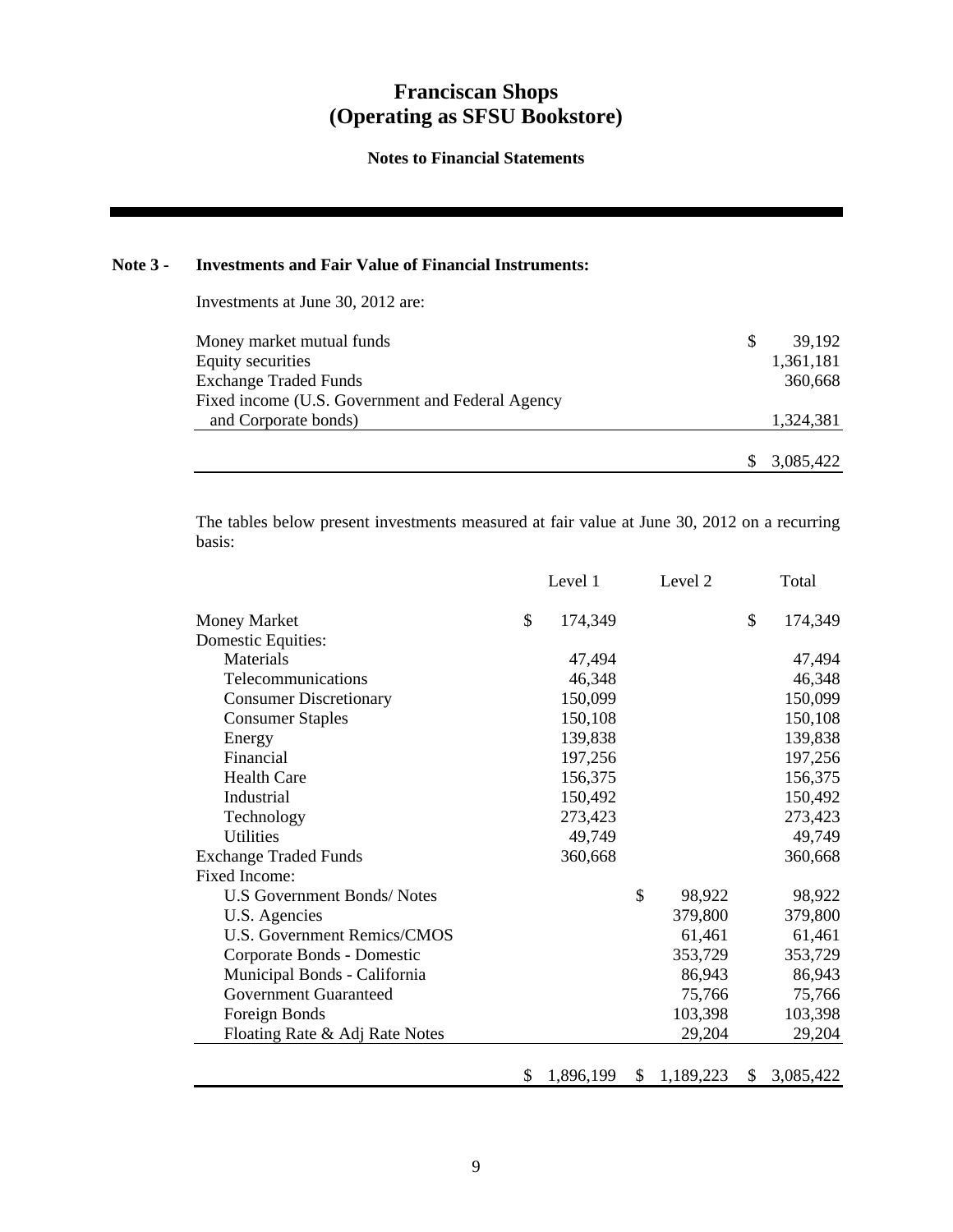## **Notes to Financial Statements**

## **Note 4 - Inventory:**

Inventory to either be purchased by Follett, returned to vendor or assumed by the Corporation at June 30, 2012 consists of the following:

| New text                              | \$<br>785,578 |
|---------------------------------------|---------------|
| Used text                             | 383,339       |
| General books and bulletins           | 156,398       |
| Computers and convenient stores       | 236,184       |
| Supplies, gifts and general inventory | 258,851       |
|                                       |               |
|                                       | 1,820,350     |

## **Note 5 - Accounts Payable:**

Accounts payable is reported net of approximately \$186,000 of vendor credits as of June 30, 2012. Such credits are issued by publishers on returned items. The credits are either used to offset future purchases from the same vendor, redeemed in cash or sold to other bookstores. Management believes no provision is needed for unused vendor credits.

Accounts payable includes gift cards issued of approximately \$365,000. This amount was based on management's best estimate that covers gift cards issued as well as potential customer loyalty rewards. Due to liquidation of the Bookstore operations, Follett will honor the outstanding gift cards issued and customer loyalty rewards for up to one year after June 30, 2012.

### **Note 6 - Note Payable:**

The note payable is to the San Francisco State University Student Center. The note proceeds were used for certain improvements to the Bookstore in the Cesar Chavez Student Center as part of the "Student Center Renovation and Expansion Project." The note bears interest at 4.48% per annum and matures on September 25, 2013. Payments of \$78,395, including interest, are due semi-annually.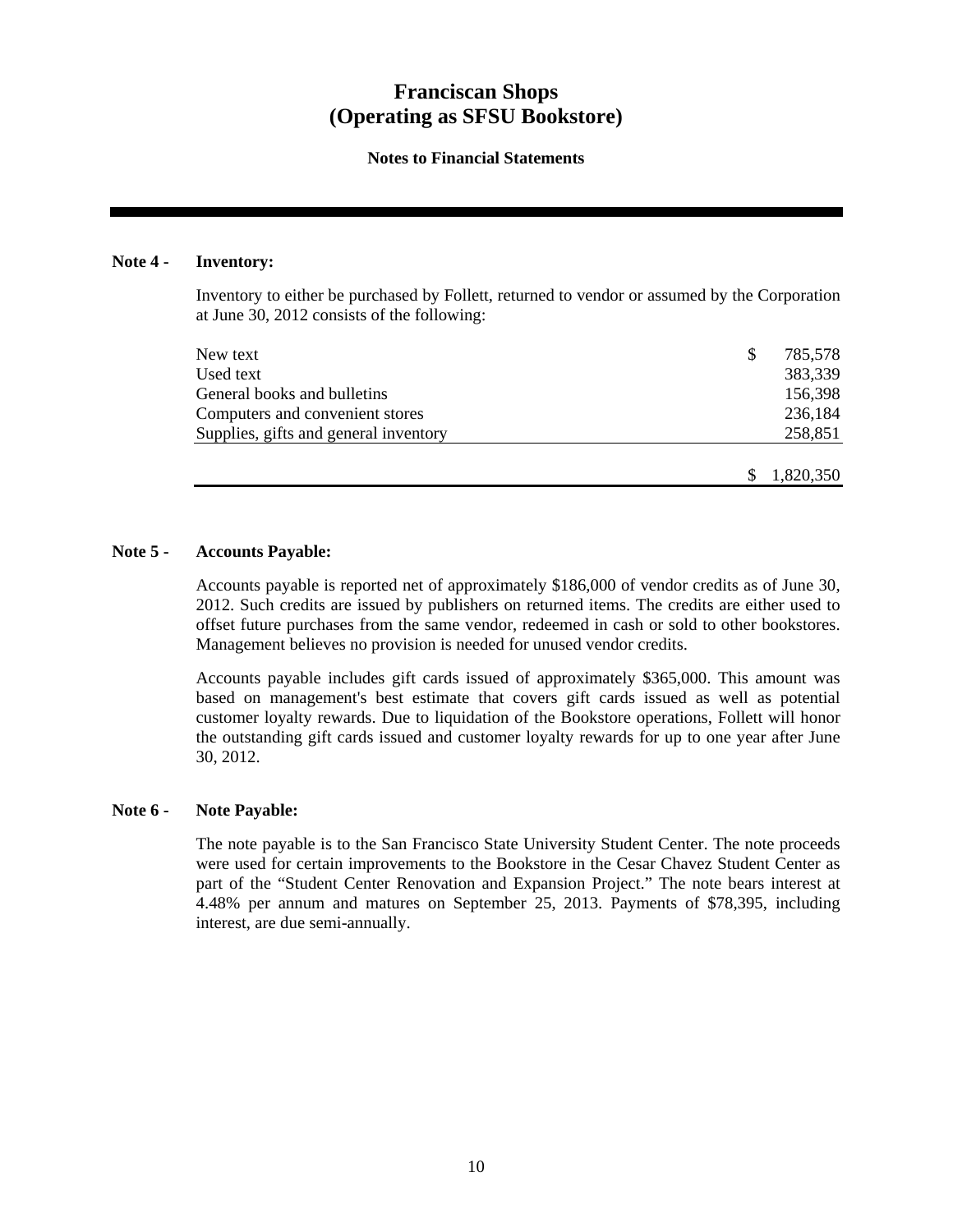## **Notes to Financial Statements**

Aggregate maturities of note payable reported by the Bookstore following June 30, 2012 are as follows:

| Year Ending |               |
|-------------|---------------|
| June 30,    |               |
| 2013        | 148,365<br>\$ |
| 2014        | 76,680        |
|             |               |
|             | 225,045<br>\$ |

### **Note 7 - Commitments:**

The Bookstore subleased its operating space and facilities from San Francisco State University Student Center (the Student Center), a related party. The property being subleased is leased by the Student Center, from the Board of Trustees of the California State University, who in turn subleased to the Bookstore. Both the Bookstore and Student Center are auxiliary organizations operating under the authority of the Board of Trustees of the California State University. Prior to July 1, 2011, the Bookstore was operating on a month to month lease basis however beginning July 1, 2011 the lease was amended and extended through June 30, 2012. The Bookstore also leased warehouse space through June 2012.

Total occupancy expense for the year ended June 30, 2012 was \$531,387.

### **Note 8 - Retirement Plan:**

The Bookstore has a defined contribution plan, The Franciscan Shops Profit Sharing Plan (the Plan), through which salaried employees may accumulate funds for their retirement. Contributions by the Bookstore are made at the discretion of the Board of Directors. The Bookstore added a 401(k) feature to the existing Profit Sharing Plan effective March 1, 2006. The Bookstore contributed approximately \$147,000 to the Plans for fiscal year 2012.

Effective as of June 30, 2012, the Bookstore stopped contributing to the Plan due to its liquidation. The remaining balance of the Plan will be distributed to the eligible employees in accordance with Federal and State laws.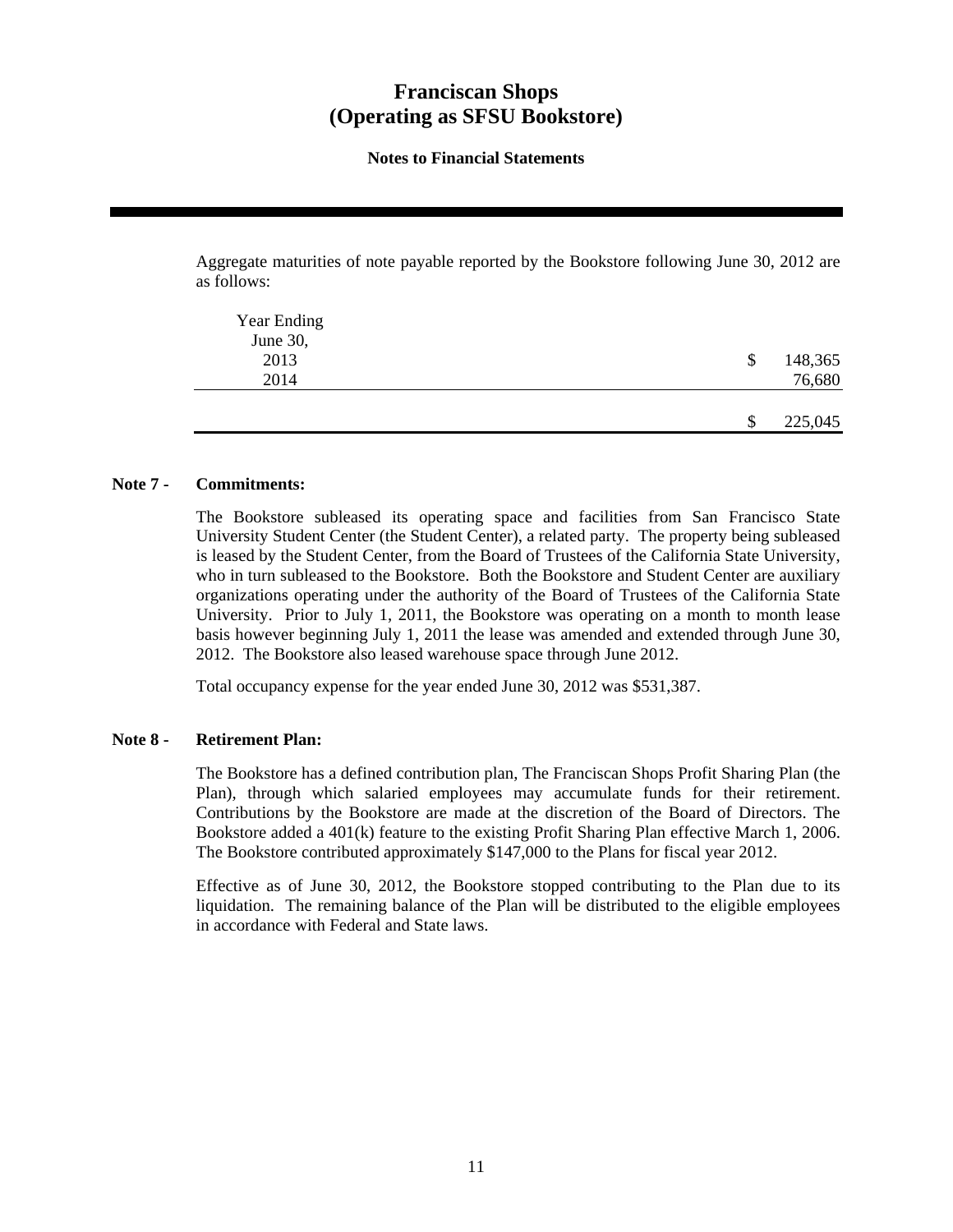### **Notes to Financial Statements**

### **Note 9 - Transactions with Affiliates and Related Parties:**

The Bookstore sold computer equipment, supplies and other merchandise to San Francisco State University (the University). Sales to the University for fiscal year 2012 were approximately \$1,090,000. Accounts receivable from the University as of June 30, 2012 was \$68,231. Accounts payable to the University as of June 30, 2012 was \$1,363.

In the normal course of business, the Bookstore conducts business with the other affiliated San Francisco State University auxiliary organizations. Revenue transactions amounted to approximately \$141,000 for the year ended June 30, 2012, and expense transactions amounted to approximately \$581,000 for the year ended June 30, 2012.

## **Note 10 - Concentration of Risk:**

The Bookstore has defined its financial instruments which are potentially subject to risk as cash and investments at City National Bank. City National Bank offers liquid investments in pooled U.S. Treasury and agency securities. Neither are insured nor guaranteed.

## **Note 11 - Legal Proceedings:**

From time to time, the Bookstore is subject to various claims and legal proceedings covering a range of matters that arise in the ordinary course of its business activities. In the opinion of management, although the outcome of any legal proceedings cannot be predicted with certainty, the ultimate liability of the Bookstore in connection with its legal proceedings will not have a material adverse effect on the Bookstore's financial position or activities.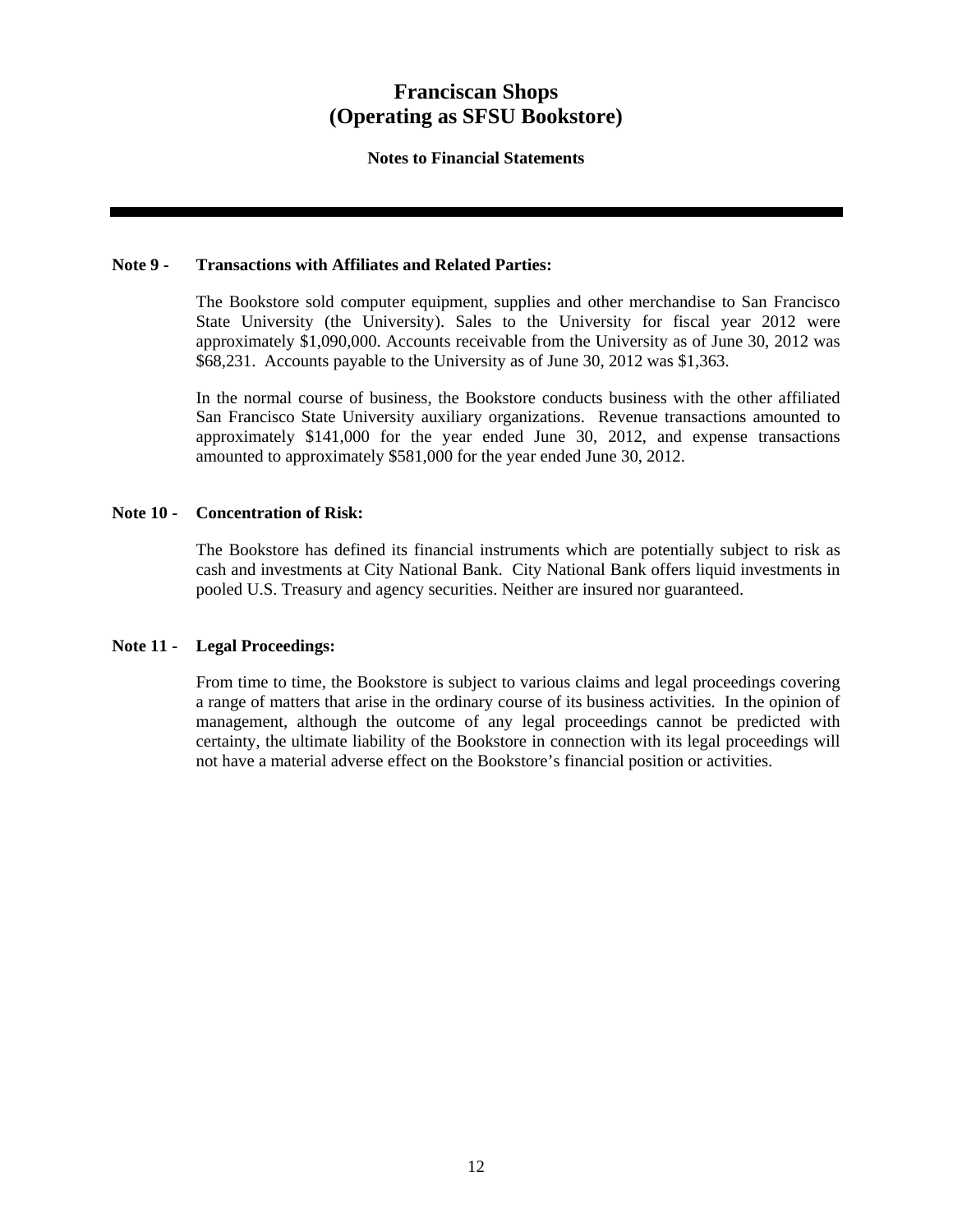## **Independent Auditors' Report on Supplementary Information**

THE BOARD OF DIRECTORS FRANCISCAN SHOPS (OPERATING AS SFSU BOOKSTORE) San Francisco, California

Our report on our audit of the financial statements of **FRANCISCAN SHOPS (operating as SFSU Bookstore)** for the year ended June 30, 2012 appears on page 1. Our audit was conducted for the purpose of forming an opinion on the financial statements as a whole. The accompanying information included on pages 14-22 is presented to facilitate the inclusion of the Franciscan Shops financial statements in the combined California State University financial statements and is not a required part of the Franciscan Shops basic financial statements. Such information is the responsibility of management and was derived from and relates directly to the underlying accounting and other records used to prepare the financial statements. The information has been subjected to the auditing procedures applied in the audit of the financial statements and certain additional procedures, including comparing and reconciling such information directly to the underlying accounting and other records used to prepare the financial statements or to the financial statements themselves, and other additional procedures in accordance with auditing standards generally accepted in the United States of America. In our opinion, the information is fairly stated in all material respects in relation to the financial statements as a whole.

Hood & Soung LM

*Consultants and* 

*Business Advisors* 

*100 First Street* 

*14th Floor* 

*San Francisco* 

*CA 94105* 

*415.781.0793* 

*fax 415.421.2976* 

*10 Almaden Boulevard* 

*Suite 250* 

*San Jose* 

*CA 95113* 

*408.998.8400* 

*fax 408.998.8485* 



San Francisco, California September 13, 2012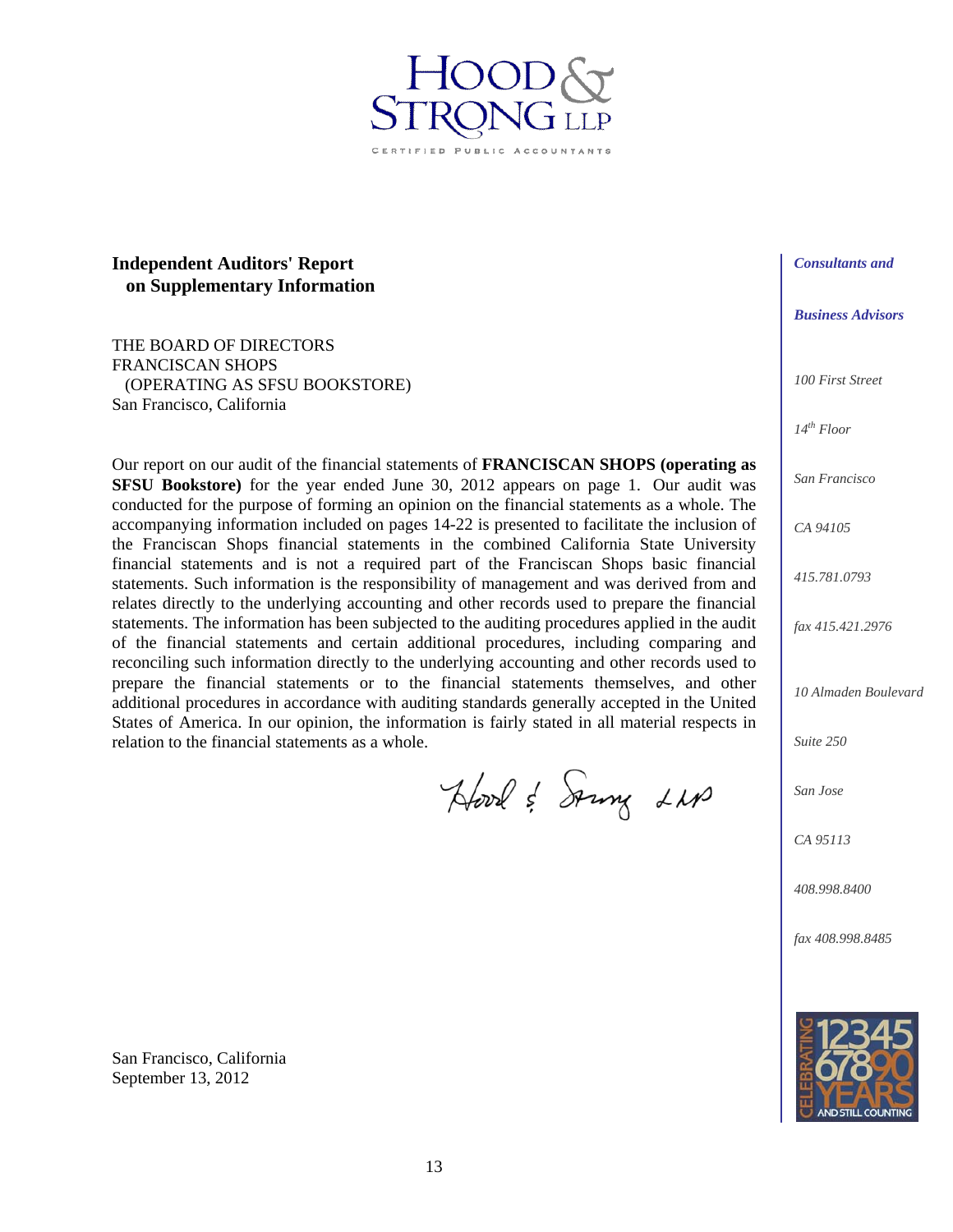Schedule of Net Assets

#### June 30, 2012

#### (for inclusion in the California State University)

## (See Independent Auditors' Report on Supplementary Information)

| Assets:                                                        |                 |
|----------------------------------------------------------------|-----------------|
| Current assets:                                                |                 |
| Cash and cash equivalents                                      | \$<br>803,338   |
| Short-term investments                                         | 3,085,422       |
| Accounts receivable, net<br>Leases receivable, current portion | 204,789         |
| Notes receivable, current portion                              |                 |
| Pledges receivable, net                                        |                 |
|                                                                |                 |
| Prepaid expenses and other assets                              | 1,833,776       |
| Total current assets                                           | 5,927,325       |
| Noncurrent assets:                                             |                 |
| Restricted cash and cash equivalents                           |                 |
| Accounts receivable, net                                       |                 |
| Leases receivable, net of current portion                      |                 |
| Notes receivable, net of current portion                       |                 |
| Student loans receivable, net                                  |                 |
| Pledges receivable, net                                        |                 |
| Endowment investments                                          |                 |
| Other long-term investments                                    |                 |
| Capital assets, net                                            |                 |
| Other assets                                                   |                 |
| Total noncurrent assets                                        |                 |
| Total assets                                                   | 5,927,325       |
| Liabilities:                                                   |                 |
| Current liabilities:                                           |                 |
| Accounts payable                                               | 1,419,811       |
| Accrued salaries and benefits payable                          |                 |
| Accrued compensated absences-current portion                   |                 |
| Deferred revenue                                               |                 |
| Capitalized lease obligations - current portion                |                 |
| Long-term debt obligations - current portion                   | 148,365         |
| Self-insurance claims liability - current portion              |                 |
| Depository accounts                                            |                 |
| Other liabilities                                              |                 |
| Total current liabilities                                      | 1,568,176       |
| Noncurrent liabilities:                                        |                 |
| Accrued compensated absences, net of current portion           |                 |
| Deferred revenue                                               |                 |
| Grants refundable                                              |                 |
| Capitalized lease obligations, net of current portion          |                 |
| Long-term debt obligations, net of current portion             | 76,680          |
| Self-insurance claims liabilities, net of current portion      |                 |
| Depository accounts                                            |                 |
| Other postemployment benefits obligation                       |                 |
| Other liabilities                                              |                 |
| Total noncurrent liabilities                                   | 76,680          |
| Total liabilities                                              | 1,644,856       |
| Net assets:<br>Invested in capital assets, net of related debt |                 |
| Restricted for:                                                | (225, 045)      |
| Nonexpendable - endowments                                     |                 |
| Expendable:                                                    |                 |
| Scholarships and fellowships                                   |                 |
| Research                                                       |                 |
| Loans                                                          |                 |
| Capital projects                                               |                 |
| Debt service                                                   |                 |
| Other                                                          |                 |
| Unrestricted                                                   | 4,507,514       |
| Total net assets                                               | \$<br>4,282,469 |
|                                                                |                 |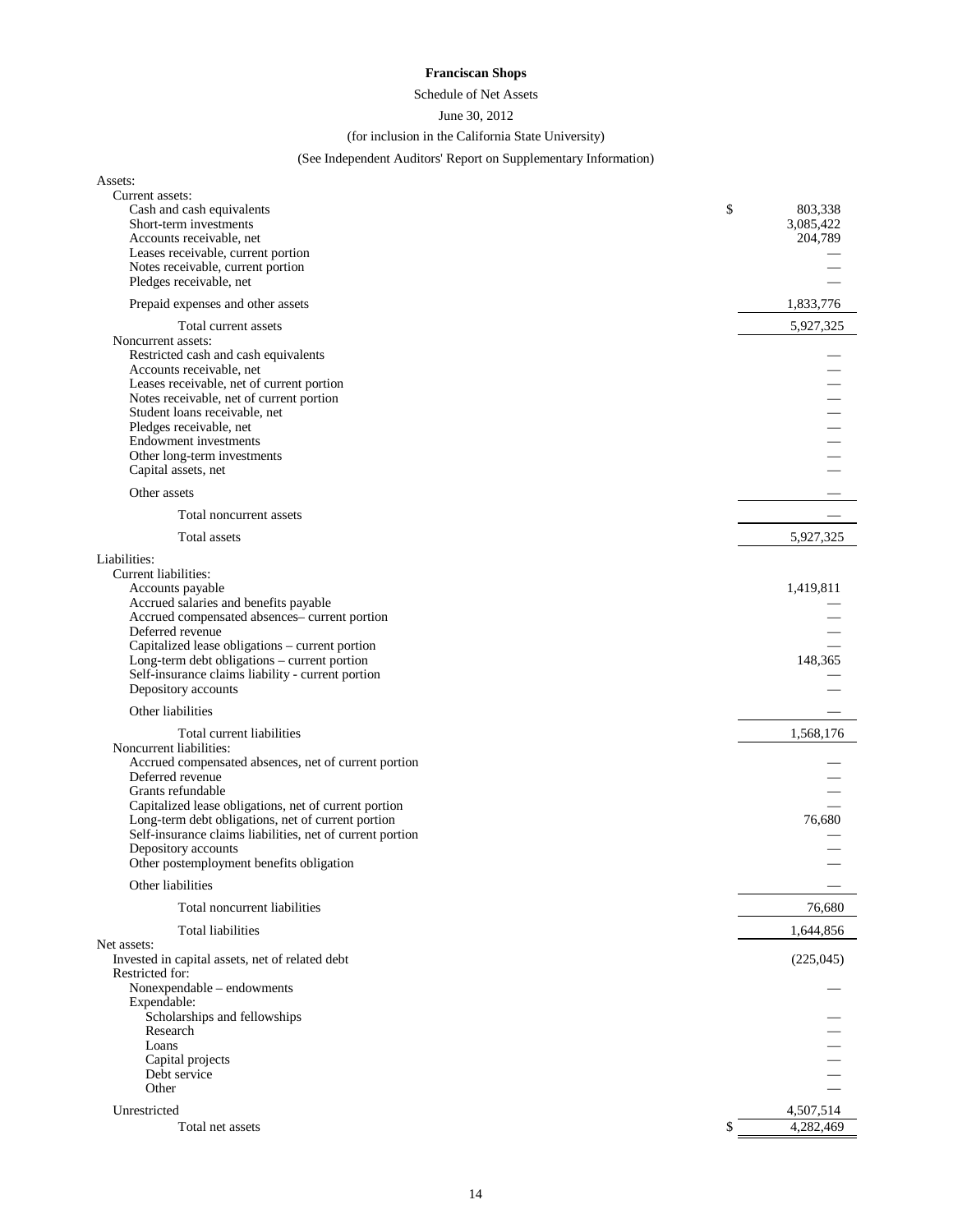## Schedule of Revenues, Expenses, and Changes in Net Assets

Year Ended June 30, 2012

(for inclusion in the California State University)

(See Independent Auditors' Report on Supplementary Information)

### Revenues:

| Operating revenues:<br>Student tuition and fees (net of scholarship allowances of \$_<br>Grants and contracts, noncapital: | \$ |             |
|----------------------------------------------------------------------------------------------------------------------------|----|-------------|
| Federal                                                                                                                    |    |             |
| <b>State</b>                                                                                                               |    |             |
| Local                                                                                                                      |    |             |
| Nongovernmental<br>Sales and services of educational activities                                                            |    |             |
| Sales and services of auxiliary enterprises (net of scholarship                                                            |    |             |
| allowances of \$                                                                                                           |    | 15,405,961  |
| Other operating revenues                                                                                                   |    | 680,520     |
| Total operating revenues                                                                                                   |    | 16,086,481  |
| Expenses:                                                                                                                  |    |             |
| Operating expenses:                                                                                                        |    |             |
| Instruction                                                                                                                |    |             |
| Research                                                                                                                   |    |             |
| Public service                                                                                                             |    |             |
| Academic support<br>Student services                                                                                       |    |             |
| Institutional support                                                                                                      |    |             |
| Operation and maintenance of plant                                                                                         |    |             |
| Student grants and scholarships                                                                                            |    |             |
| Auxiliary enterprise expenses                                                                                              |    | 16,924,057  |
| Depreciation and amortization                                                                                              |    | 235,331     |
| Total operating expenses                                                                                                   |    | 17,159,388  |
| Operating income (loss)                                                                                                    |    | (1,072,907) |
| Nonoperating revenues (expenses):                                                                                          |    |             |
| State appropriations, noncapital                                                                                           |    |             |
| Federal financial aid grants, noncapital                                                                                   |    |             |
| State financial aid grants, noncapital<br>Local financial aid grants, noncapital                                           |    |             |
| Nongovernmental and other financial aid grants, noncapital                                                                 |    |             |
| Other federal nonoperating grants, noncapital                                                                              |    |             |
| Gifts, noncapital                                                                                                          |    |             |
| Investment income (loss), net                                                                                              |    | 2,968       |
| Endowment income (loss), net                                                                                               |    |             |
| <b>Interest Expenses</b>                                                                                                   |    | (14, 891)   |
| Other nonoperating revenues (expenses)                                                                                     |    |             |
| Net nonoperating revenues (expenses)                                                                                       |    | (11, 923)   |
| Income (loss) before other additions                                                                                       |    | (1,084,830) |
| State appropriations, capital                                                                                              |    |             |
| Grants and gifts, capital<br>Additions (reductions) to permanent endowments                                                |    |             |
|                                                                                                                            |    |             |
| Increase (decrease) in net assets                                                                                          |    | (1,084,830) |
| Net assets:<br>Net assets at beginning of year, as previously reported                                                     |    | 5,367,299   |
| Restatements                                                                                                               |    |             |
| Net assets at beginning of year, as restated                                                                               |    | 5,367,299   |
| Net assets at end of year                                                                                                  | S  | 4,282,469   |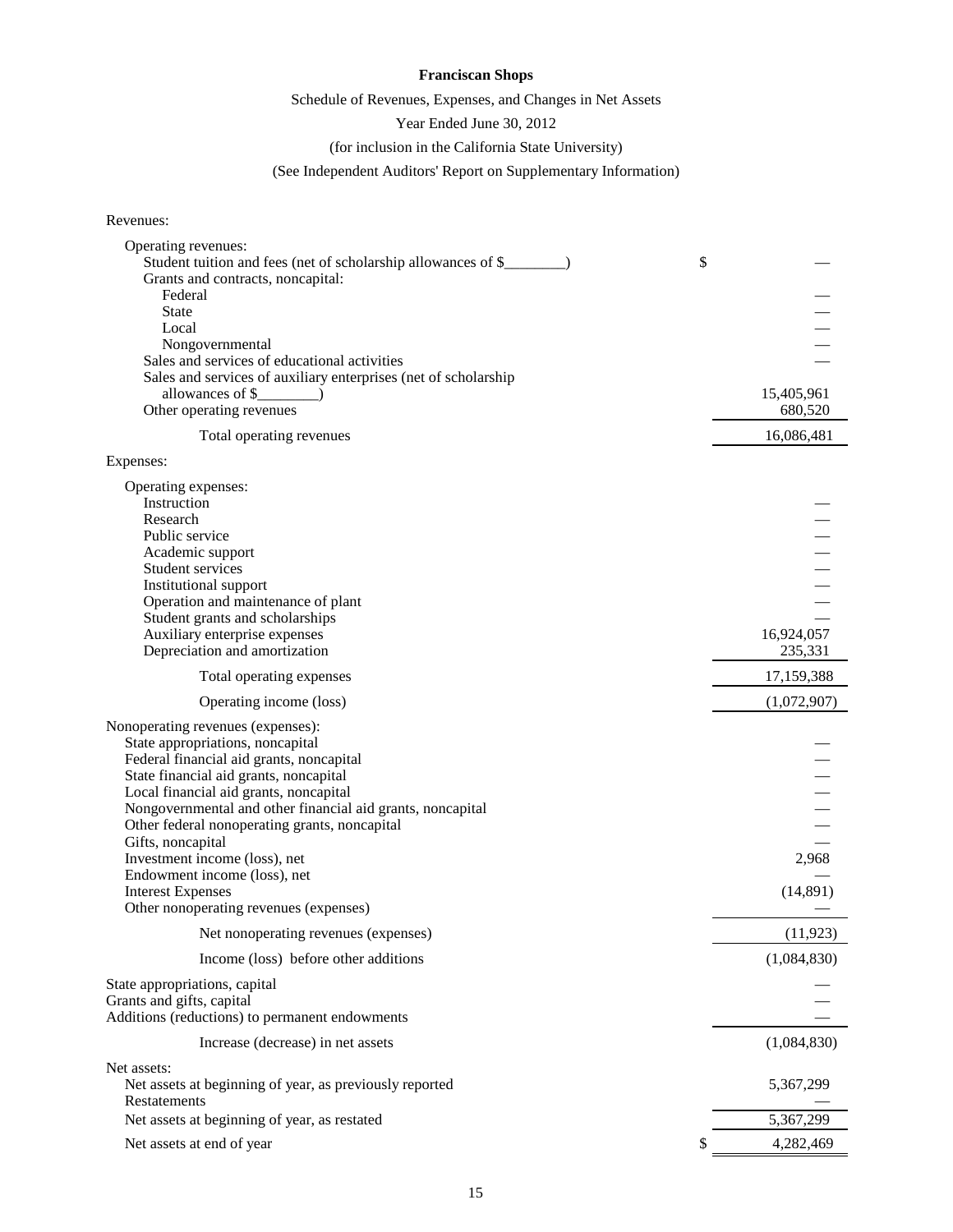#### Other Information

June 30, 2012

#### (for inclusion in the California State University) (See Independent Auditors' Report on Supplementary Information)

#### **1 Restricted cash and cash equivalents at June 30, 2012:**

Portion of restricted cash and cash equivalents related to endowments  $\sim$  5

| Total restricted cash and cash equivalents |  |  |
|--------------------------------------------|--|--|
|                                            |  |  |

#### **2.1 Composition of investments at June 30, 2012:**

|                                                          | Current      | Current             |                      | <b>Noncurrent</b> | <b>Noncurrent</b> |                          |              |
|----------------------------------------------------------|--------------|---------------------|----------------------|-------------------|-------------------|--------------------------|--------------|
|                                                          | Unrestricted | <b>Restricted</b>   | <b>Total Current</b> | Unrestricted      | <b>Restricted</b> | <b>Total Noncurrent</b>  | <b>Total</b> |
| State of California Surplus Money Investment Fund (SMIF) | \$           |                     |                      |                   |                   |                          |              |
| State of California Local Agency Investment Fund (LAIF)  |              |                     |                      |                   |                   |                          |              |
| Wachovia Short Term Fund                                 |              |                     |                      |                   |                   |                          |              |
| Wachovia Medium Term Fund                                |              |                     |                      |                   |                   |                          |              |
| Wachovia Equity Fund                                     |              |                     |                      |                   |                   |                          |              |
| <b>US Bank SWIFT pool</b>                                |              |                     |                      |                   |                   |                          |              |
| Common Fund - Short Term Fund                            |              |                     |                      |                   |                   |                          |              |
| Common Fund - Others                                     |              |                     |                      |                   |                   |                          |              |
| Debt securities                                          |              |                     |                      |                   |                   |                          |              |
| Equity securities                                        |              | 1,721,849           | 1,721,849            |                   |                   |                          | 1,721,849    |
| Fixed income securities (Treasury notes, GNMA's)         |              | 1,189,224<br>$\sim$ | 1,189,224            |                   |                   | $\sim$                   | 1,189,224    |
| Land and other real estate                               |              |                     |                      |                   |                   |                          |              |
| Certificates of deposit                                  |              |                     |                      |                   |                   |                          |              |
| Notes receivable                                         |              |                     |                      |                   |                   |                          |              |
| Mutual funds                                             |              |                     |                      |                   |                   |                          |              |
| Money Market funds                                       |              | 174,349             | 174,349              |                   |                   |                          | 174,349      |
| Collateralized mortgage obligations:                     |              |                     |                      |                   |                   |                          |              |
| Inverse floaters                                         |              |                     |                      |                   |                   |                          |              |
| Interest-only strips                                     |              |                     |                      |                   |                   |                          |              |
| Agency pass-through                                      |              |                     |                      |                   |                   |                          |              |
| Private pass-through                                     |              |                     |                      |                   |                   |                          |              |
| Other major investments:                                 |              |                     |                      |                   |                   |                          |              |
| Add description                                          |              |                     |                      |                   |                   |                          |              |
| Add description                                          |              |                     |                      |                   |                   |                          |              |
| Add description                                          |              |                     |                      |                   |                   |                          |              |
| Add description                                          |              |                     |                      |                   |                   |                          |              |
| Add description                                          |              |                     |                      |                   |                   |                          |              |
| Add description                                          |              |                     |                      |                   |                   |                          |              |
| Total investments                                        |              | 3,085,422<br>$\sim$ | 3,085,422            | ٠                 | $\sim$            | ٠                        | 3,085,422    |
| Less endowment investments (enter as negative number)    |              |                     |                      |                   |                   |                          |              |
| Total investments                                        |              | 3,085,422           | 3,085,422            |                   |                   | $\overline{\phantom{a}}$ | 3,085,422    |

**OK** 

#### **2.2 Investments held by the University under contractual agreements at June 30, 2012:**

Portion of investments in note 2.1 held by the University under contractual

agreements at June 30, 2012 :e de la construcción de la construcción de la construcción de la construcción de la construcción de la constru

| 2.3 | Restricted current investments at June 30, 2012 related to: | Amount |
|-----|-------------------------------------------------------------|--------|
|     | Add description                                             |        |
|     | Add description                                             |        |
|     | Add description                                             |        |
|     | Add description                                             |        |
|     | Add description                                             |        |
|     | Add description                                             |        |
|     | Add description                                             |        |
|     | Add description                                             |        |
|     | Add description                                             |        |
|     | Add description                                             |        |
|     | Total restricted current investments at June 30, 2012       |        |
|     |                                                             |        |

- - - - - -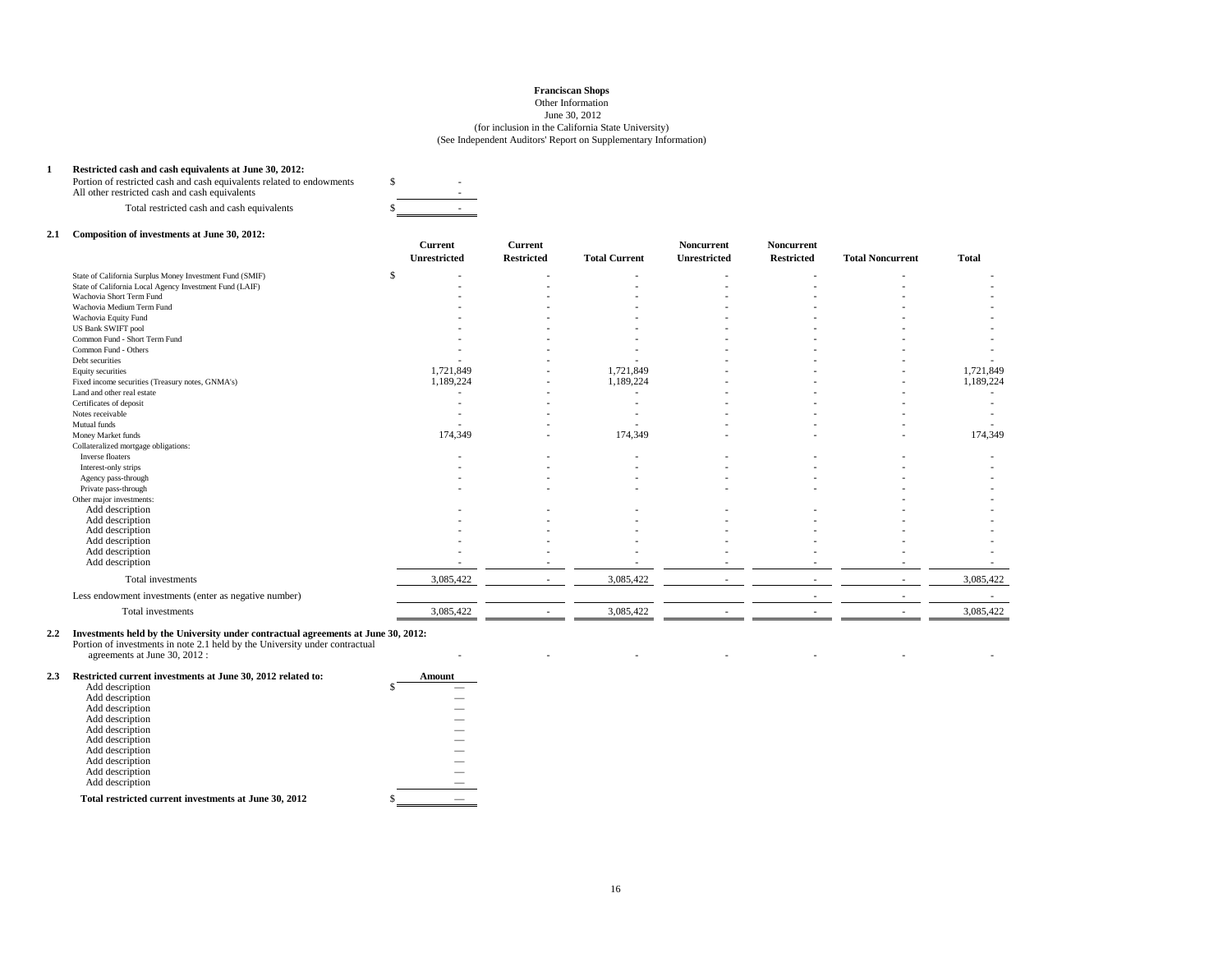#### Other Information

#### June 30, 2012

#### (for inclusion in the California State University) (See Independent Auditors' Report on Supplementary Information)

| 2.4 | Restricted noncurrent investments at June 30, 2012 related to: | Amount |
|-----|----------------------------------------------------------------|--------|
|     | Endowment investment                                           |        |
|     | Add description                                                |        |
|     | Add description                                                |        |
|     | Add description                                                |        |
|     | Add description                                                |        |
|     | Add description                                                |        |
|     | Add description                                                |        |
|     | Add description                                                |        |
|     | Add description                                                |        |
|     | Add description                                                |        |
|     | Total restricted noncurrent investments at June 30, 2012       |        |

#### **3.1 Composition of capital assets at June 30, 2012:**

|                                                            | <b>Balance</b><br>June 30, 2011 | Prior period<br><b>Adjustments</b> | <b>Reclassifications</b> | <b>Balance</b><br>June 30, 2011<br>(restated) | <b>Additions</b> | <b>Reductions</b> | <b>Transfers of</b><br>Completed<br>CŴIP | <b>Balance</b><br>June 30, 2012 |
|------------------------------------------------------------|---------------------------------|------------------------------------|--------------------------|-----------------------------------------------|------------------|-------------------|------------------------------------------|---------------------------------|
| Nondepreciable/nonamortizable capital assets:              |                                 |                                    |                          |                                               |                  |                   |                                          |                                 |
| Land and land improvements                                 | \$                              |                                    |                          |                                               |                  |                   |                                          |                                 |
| Works of art and historical treasures                      |                                 |                                    |                          |                                               |                  |                   |                                          |                                 |
| Construction work in progress (CWIP)<br>Intangible assets: |                                 |                                    |                          |                                               |                  |                   |                                          |                                 |
| Rights and easements                                       |                                 |                                    |                          |                                               |                  |                   |                                          |                                 |
| Patents, copyrights and trademarks                         |                                 |                                    |                          |                                               |                  |                   |                                          |                                 |
| Internally generated intangible assets in progress         |                                 |                                    |                          |                                               |                  |                   |                                          |                                 |
| Licenses and permits                                       |                                 |                                    |                          |                                               |                  |                   |                                          |                                 |
| Other intangible assets:                                   |                                 |                                    |                          |                                               |                  |                   |                                          |                                 |
|                                                            |                                 |                                    |                          |                                               |                  |                   |                                          |                                 |
|                                                            |                                 |                                    |                          |                                               |                  |                   |                                          |                                 |
|                                                            |                                 |                                    |                          |                                               |                  |                   |                                          |                                 |
|                                                            |                                 |                                    |                          |                                               |                  |                   |                                          |                                 |
| Total intangible assets                                    |                                 |                                    |                          |                                               |                  |                   |                                          |                                 |
| Total nondepreciable/nonamortizable capital assets         |                                 |                                    |                          |                                               |                  |                   |                                          | ٠                               |
| Depreciable/amortizable capital assets:                    |                                 |                                    |                          |                                               |                  |                   |                                          |                                 |
| Buildings and building improvements                        |                                 |                                    |                          |                                               |                  |                   |                                          |                                 |
| Improvements, other than buildings                         |                                 |                                    |                          |                                               |                  |                   |                                          |                                 |
| Infrastructure<br>Leasehold improvements                   | 3,100,862                       |                                    |                          | 3,100,862                                     | 12,264           | (3,113,126)       |                                          |                                 |
| Personal property:                                         |                                 |                                    |                          |                                               |                  |                   |                                          |                                 |
| Equipment                                                  | 2,142,663                       |                                    |                          | 2,142,663                                     | 10,330           | (2,152,993)       |                                          |                                 |
| Library books and materials                                |                                 |                                    |                          |                                               |                  |                   |                                          |                                 |
| Intangible assets:                                         |                                 |                                    |                          |                                               |                  |                   |                                          |                                 |
| Software and websites                                      |                                 |                                    |                          |                                               |                  |                   |                                          |                                 |
| Rights and easements<br>Patents, copyright and trademarks  |                                 |                                    |                          |                                               |                  |                   |                                          |                                 |
| Licenses and permits                                       |                                 |                                    |                          |                                               |                  |                   |                                          |                                 |
| Other intangible assets:                                   |                                 |                                    |                          |                                               |                  |                   |                                          |                                 |
|                                                            |                                 |                                    |                          |                                               |                  |                   |                                          |                                 |
|                                                            |                                 |                                    |                          |                                               |                  |                   |                                          |                                 |
|                                                            |                                 |                                    |                          |                                               |                  |                   |                                          |                                 |
|                                                            |                                 |                                    |                          |                                               |                  |                   |                                          |                                 |
| Total intangible assets                                    |                                 |                                    |                          |                                               |                  |                   |                                          |                                 |
| Total depreciable/amortizable capital assets               | 5,243,525                       |                                    |                          | 5,243,525                                     | 22,594           | (5,266,119)       |                                          |                                 |
| Total capital assets                                       | 5,243,525                       | $\sim$                             |                          | 5,243,525                                     | 22,594           | (5,266,119)       |                                          |                                 |
|                                                            |                                 |                                    |                          |                                               |                  |                   |                                          |                                 |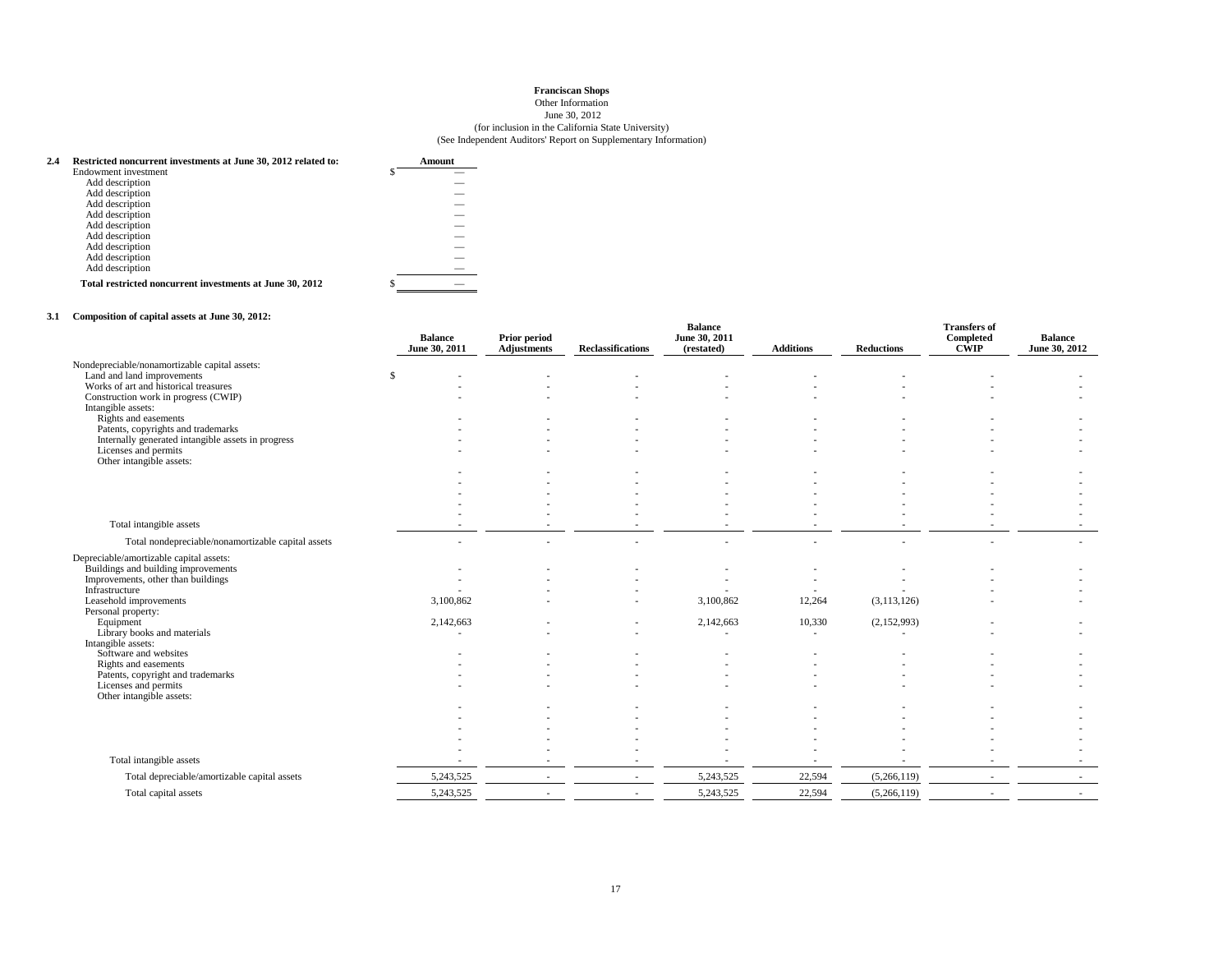#### Other Information

#### (for inclusion in the California State University) (See Independent Auditors' Report on Supplementary Information)June 30, 2012

|                                             |             |        | -- |             |            |           |  |
|---------------------------------------------|-------------|--------|----|-------------|------------|-----------|--|
| Less accumulated depreciation/amortization: |             |        |    |             |            |           |  |
| Buildings and building improvements         |             |        |    |             |            |           |  |
| Improvements, other than buildings          | $\sim$      |        |    |             |            |           |  |
| Infrastructure                              | $\sim$      |        |    |             |            |           |  |
| Leasehold improvements                      | (2,560,247) |        |    | (2,560,247) | (169, 994) | 2,730,241 |  |
| Personal property:                          |             |        |    |             |            |           |  |
| Equipment                                   | (1,962,679) |        |    | (1,962,679) | (65, 337)  | 2,028,016 |  |
| Library books and materials                 | $\sim$      | $\sim$ |    | $\sim$      |            | $\sim$    |  |
| Intangible assets:                          |             |        |    |             |            |           |  |
| Software and websites                       |             | $\sim$ |    |             |            |           |  |
| Rights and easements                        | $\sim$      |        |    |             |            |           |  |
| Patents, copyright and trademarks           | $\sim$      |        |    |             |            |           |  |
| Licenses and permits                        |             | ٠      |    |             |            |           |  |

Total accumulated depreciation/amortization (4,522,926) (235,331) 4,758,257 (4,522,926) (235,331) 4,758,257

- - - - - - - Other intangible assets:

- - - - - - -

**OK**

\$ 720,599 - - 720,599 (212,737) (507,862) - -

 - - - - - - - - - - - - - - - - - - - - - - - - - - - - - -

**OK OK**

-

#### **3.2 Detail of depreciation and amortization expense for the year ended June 30, 2012:**

| Depreciation and amortization expense related to capital assets<br>Amortization expense related to other assets | 235.331 |  |
|-----------------------------------------------------------------------------------------------------------------|---------|--|
| Total depreciation and amortization                                                                             | 235.331 |  |

#### **4 Long-term liabilities activity schedule:**

Total intangible assets

Total capital assets, net

|                                                                                    | <b>Balance</b><br>June 30, 2011 | <b>Prior period</b><br>adjustments | <b>Reclassifications</b> | <b>Balance</b><br>June 30, 2011<br>(restated) | <b>Additions</b> | <b>Reductions</b> | <b>Balance</b><br>June 30, 2012                      | <b>Current</b><br>portion | Long-term<br>portion |
|------------------------------------------------------------------------------------|---------------------------------|------------------------------------|--------------------------|-----------------------------------------------|------------------|-------------------|------------------------------------------------------|---------------------------|----------------------|
| Accrued compensated absences<br>Capitalized lease obligations:                     | 124,885                         |                                    |                          | 124,885                                       | 29,800           | (154, 685)        | $\overline{\phantom{a}}$                             |                           |                      |
| Gross balance<br>Unamortized premium / (discount) on capitalized lease obligations |                                 |                                    |                          | -                                             |                  |                   | --                                                   |                           |                      |
| Total capitalized lease obligations                                                |                                 |                                    |                          |                                               |                  |                   |                                                      |                           |                      |
| Long-term debt obligations:<br>Revenue Bonds                                       |                                 |                                    |                          |                                               |                  |                   |                                                      |                           |                      |
| Other bonds (non-Revenue Bonds)<br>Commercial Paper<br>Other:                      |                                 |                                    |                          |                                               |                  |                   |                                                      |                           |                      |
| Note Payable                                                                       | 366,990                         | $\overline{\phantom{a}}$           |                          | 366,990                                       |                  | (141, 945)        | 225,045                                              | 148,365                   | 76,680               |
| Add description<br>Add description<br>Add description<br>Add description           | $\overline{\phantom{a}}$        | $\overline{\phantom{a}}$           | -                        | -                                             |                  |                   | $\overline{\phantom{a}}$<br>$\overline{\phantom{a}}$ | --<br>__                  |                      |
| Add description<br>Total long-term debt obligations                                | 366,990                         | $\qquad \qquad$                    |                          | 366,990                                       |                  | (141, 945)        | --<br>225,045                                        | 148,365                   | 76,680               |
| Unamortized bond premium / (discount)<br>Unamortized loss on refunding             |                                 |                                    |                          |                                               |                  |                   |                                                      |                           |                      |
| Total long-term debt obligations, net                                              | 366,990                         |                                    |                          | 366,990                                       |                  | (141, 945)        | 225,045                                              | 148,365                   | 76,680               |
| Total long-term liabilities                                                        | 491,875                         |                                    |                          | 491,875                                       | 29,800           | (296, 630)        | 225,045                                              | 148,365                   | 76,680               |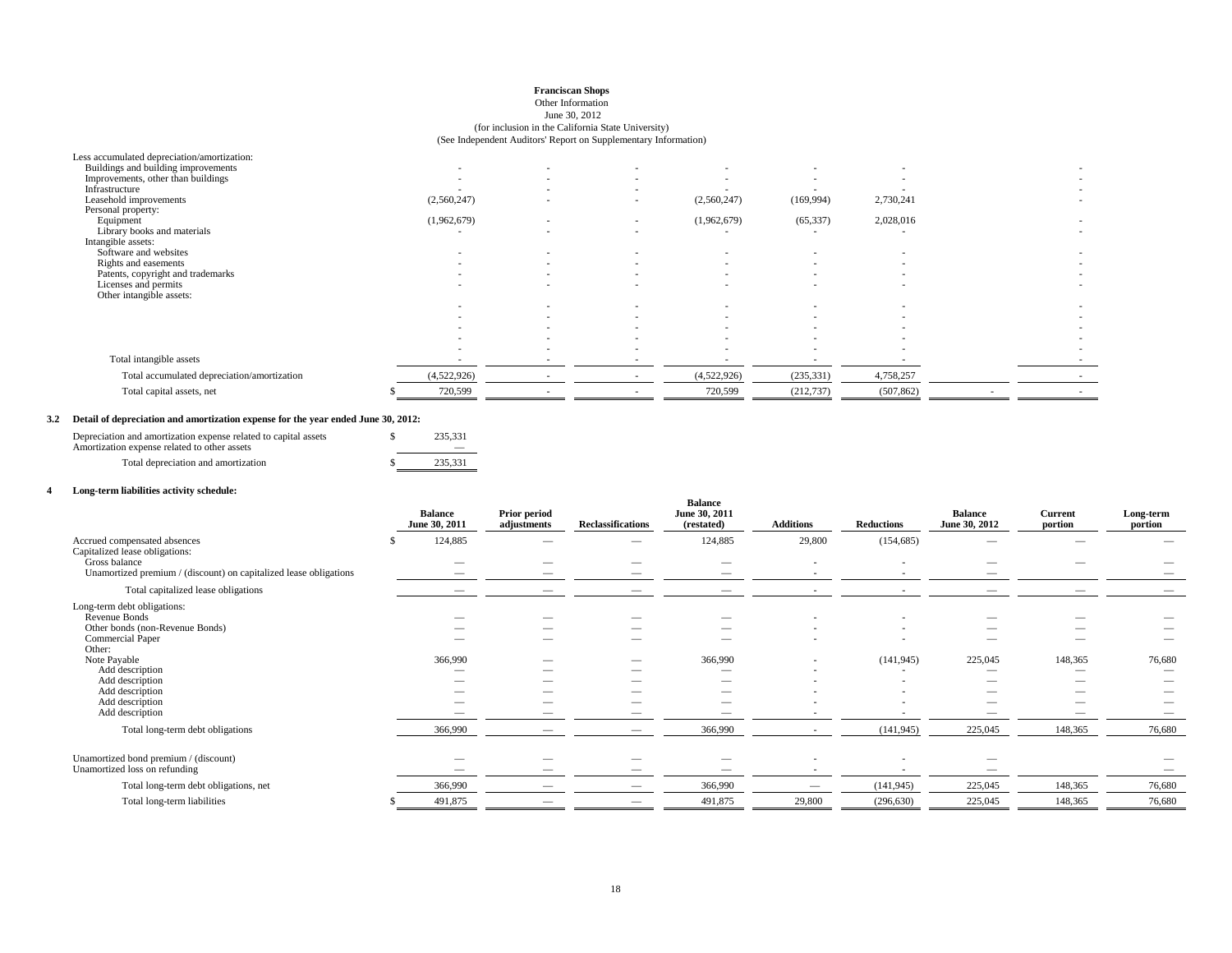#### (for inclusion in the California State University) Other Information June 30, 2012 (See Independent Auditors' Report on Supplementary Information)

#### **5 Future minimum lease payments - capital lease obligations:**

|                                                      | Principal | <b>Interest</b> | Principal and<br><b>Interest</b> |
|------------------------------------------------------|-----------|-----------------|----------------------------------|
| Year ending June 30:                                 |           |                 |                                  |
| 2013                                                 | ۰         |                 |                                  |
| 2014                                                 |           |                 |                                  |
| 2015                                                 |           |                 |                                  |
| 2016                                                 |           |                 |                                  |
| 2017                                                 |           |                 |                                  |
| $2018 - 2022$                                        |           |                 |                                  |
| $2023 - 2027$<br>$2028 - 2032$                       |           |                 |                                  |
| $2033 - 2037$                                        |           |                 |                                  |
| $2038 - 2042$                                        |           |                 |                                  |
| $2043 - 2047$                                        |           |                 |                                  |
| $2048 - 2052$                                        |           |                 |                                  |
| $2053 - 2057$                                        |           |                 |                                  |
| $2058 - 2062$                                        |           |                 |                                  |
| Total minimum lease payments                         |           |                 |                                  |
| Less amounts representing interest                   |           |                 |                                  |
| Present value of future minimum lease payments       |           |                 |                                  |
| Less: current portion                                |           |                 |                                  |
| Capitalized lease obligation, net of current portion |           |                 | S                                |

#### **6Long-term debt obligation schedule**

| Long-term debt obligation schedule |           |                          |                 |                          | All other long-term |                          |                          |                 |                          |
|------------------------------------|-----------|--------------------------|-----------------|--------------------------|---------------------|--------------------------|--------------------------|-----------------|--------------------------|
|                                    |           | <b>Revenue Bonds</b>     |                 |                          | debt obligations    |                          |                          | <b>Total</b>    |                          |
|                                    |           |                          | Principal and   |                          |                     | Principal and            |                          |                 | Principal and            |
|                                    | Principal | <b>Interest</b>          | <b>Interest</b> | Principal                | <b>Interest</b>     | <b>Interest</b>          | Principal                | <b>Interest</b> | <b>Interest</b>          |
| Year ending June 30:               |           |                          |                 |                          |                     |                          |                          |                 |                          |
| 2013                               | $\sim$    | $\sim$                   | $\sim$          | 148,365                  | 8,426               | 156,791                  | 148,365                  | 8,426           | 156,791                  |
| 2014                               |           | $\overline{\phantom{a}}$ | $\sim$          | 76,680                   | 1,715               | 78,395                   | 76,680                   | 1,715           | 78,395                   |
| 2015                               |           | $\sim$                   | $\sim$          | $\overline{\phantom{a}}$ | <b>COL</b>          | $\sim$                   | $\overline{\phantom{a}}$ |                 | $\sim$                   |
| 2016                               |           | $\sim$                   | $\sim$          | $\overline{\phantom{a}}$ | <b>COL</b>          | $\overline{\phantom{a}}$ | $\overline{\phantom{a}}$ | <b>COL</b>      | $\sim$                   |
| 2017                               |           | $\overline{\phantom{a}}$ | $\sim$          | $\overline{\phantom{a}}$ | <b>COL</b>          | $\sim$                   | $\overline{\phantom{a}}$ |                 | $\sim$                   |
| $2018 - 2022$                      | $\sim$    | $\overline{\phantom{a}}$ | $\sim$          | $\overline{\phantom{a}}$ | <b>COL</b>          | $\sim$                   | $\overline{\phantom{a}}$ |                 | $\overline{\phantom{a}}$ |
| $2023 - 2027$                      |           | $\overline{\phantom{a}}$ | $\sim$          | $\sim$                   | <b>COL</b>          | $\sim$                   | $\overline{\phantom{a}}$ | <b>COL</b>      | $\sim$                   |
| $2028 - 2032$                      |           | $\overline{\phantom{a}}$ | $\sim$          | $\overline{\phantom{a}}$ | <b>COL</b>          | $\sim$                   | $\overline{\phantom{a}}$ |                 | $\sim$                   |
| $2033 - 2037$                      |           | $\sim$                   | $\sim$          | $\overline{\phantom{a}}$ | <b>COL</b>          | $\overline{\phantom{a}}$ | $\overline{\phantom{a}}$ |                 | $\overline{\phantom{a}}$ |
| $2038 - 2042$                      |           | $\sim$                   | $\sim$          | $\overline{\phantom{a}}$ | <b>COL</b>          | $\overline{\phantom{a}}$ | $\overline{\phantom{a}}$ |                 | $\sim$                   |
| $2043 - 2047$                      | $\sim$    | $\overline{\phantom{a}}$ | $\sim$          | $\overline{\phantom{a}}$ | <b>COL</b>          | $\sim$                   | $\overline{\phantom{a}}$ | <b>COL</b>      | $\sim$                   |
| $2048 - 2052$                      | $\sim$    | . .                      | $\sim$          | $\overline{\phantom{a}}$ |                     | $\sim$                   | $\overline{\phantom{a}}$ |                 | $\sim$                   |
| $2053 - 2057$                      |           | $\sim$                   | $\sim$          | $\overline{\phantom{a}}$ | <b>COL</b>          | $\overline{\phantom{a}}$ | $\overline{\phantom{a}}$ |                 | $\sim$                   |
| $2058 - 2062$                      |           |                          |                 |                          |                     |                          |                          |                 |                          |
| Total                              |           |                          |                 | 225,045                  | 10,141              | 235,186                  | 225,045                  | 10,141          | 235,186                  |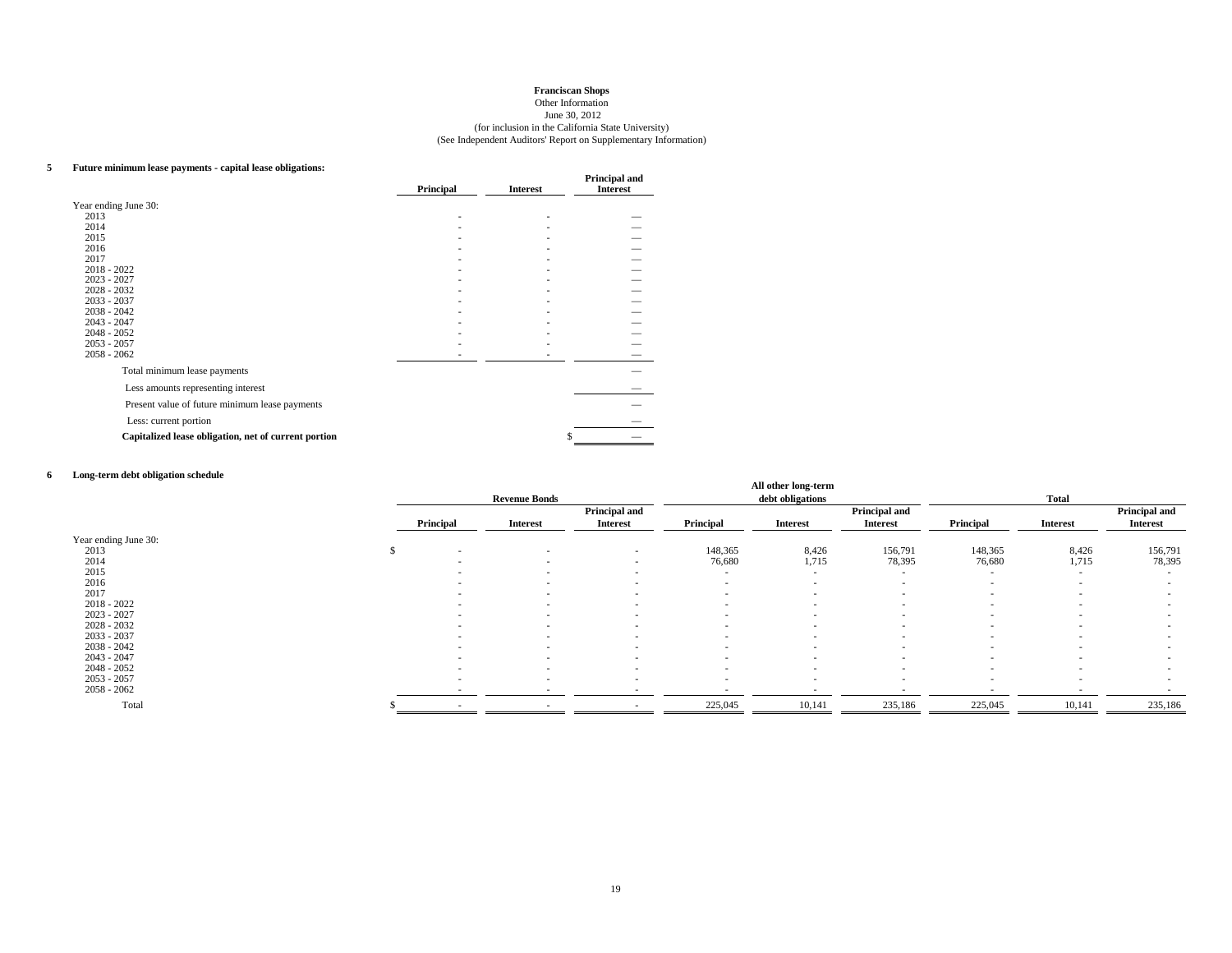#### Other InformationJune 30, 2012

#### (for inclusion in the California State University) (See Independent Auditors' Report on Supplementary Information)

#### **7 Calculation of net assets**

|                                                                                 |      | <b>Auxiliary Organizations</b> |                    |  |
|---------------------------------------------------------------------------------|------|--------------------------------|--------------------|--|
|                                                                                 | GASB | <b>FASB</b>                    | <b>Auxiliaries</b> |  |
| 7.1 Calculation of net assets - Invested in capital assets, net of related debt |      |                                |                    |  |
| Capital assets, net of accumulated depreciation                                 |      |                                |                    |  |
| Capitalized lease obligations - current portion                                 |      |                                |                    |  |
| Capitalized lease obligations, net of current portion                           |      |                                |                    |  |
| Long-term debt obligations - current portion                                    |      | (148, 365)                     | (148, 365)         |  |
| Long-term debt obligations, net of current portion                              |      | (76,680)                       | (76,680)           |  |
| Portion of outstanding debt that is unspent at year-end                         |      |                                |                    |  |
| Other adjustments: (please list)                                                |      |                                |                    |  |
| Add description                                                                 |      |                                |                    |  |
| Add description                                                                 |      |                                |                    |  |
| Add description                                                                 |      |                                |                    |  |
| Add description                                                                 |      |                                |                    |  |
| Add description                                                                 |      |                                |                    |  |
| Net assets - invested in capital assets, net of related debt                    |      | (225, 045)                     | (225, 045)         |  |

#### **7.2 Calculation of net assets - Restricted for nonexpendable - endowments**

| Portion of restricted cash and cash equivalents related to endowments | J. |  |  |
|-----------------------------------------------------------------------|----|--|--|
| Endowment investments                                                 |    |  |  |
| Other adjustments: (please list)                                      |    |  |  |
| Add description                                                       |    |  |  |
| Add description                                                       |    |  |  |
| Add description                                                       |    |  |  |
| Add description                                                       |    |  |  |
| Add description                                                       |    |  |  |
| Add description                                                       |    |  |  |
| Add description                                                       |    |  |  |
| Add description                                                       |    |  |  |
| Add description                                                       |    |  |  |
| Add description                                                       |    |  |  |
| Net assets - Restricted for nonexpendable - endowments per SNA        |    |  |  |

#### **8 Transactions with Related Entities**

|                                                                                                              | Amount  |
|--------------------------------------------------------------------------------------------------------------|---------|
| Payments to University for salaries of University personnel working on contracts, grants, and other programs |         |
| Payments to University for other than salaries of University personnel                                       | 43,018  |
| Payments received from University for services, space, and programs                                          |         |
| Gifts-in-kind to the University from Auxiliary Organizations                                                 |         |
| Gifts (cash or assets) to the University from recognized Auxiliary Organizations                             |         |
| Accounts (payable to) University (enter as negative number)                                                  | (1,363) |
| Other amounts (payable to) University (enter as negative number)                                             |         |
| Accounts receivable from University                                                                          | 68.231  |
| Other amounts receivable from University                                                                     |         |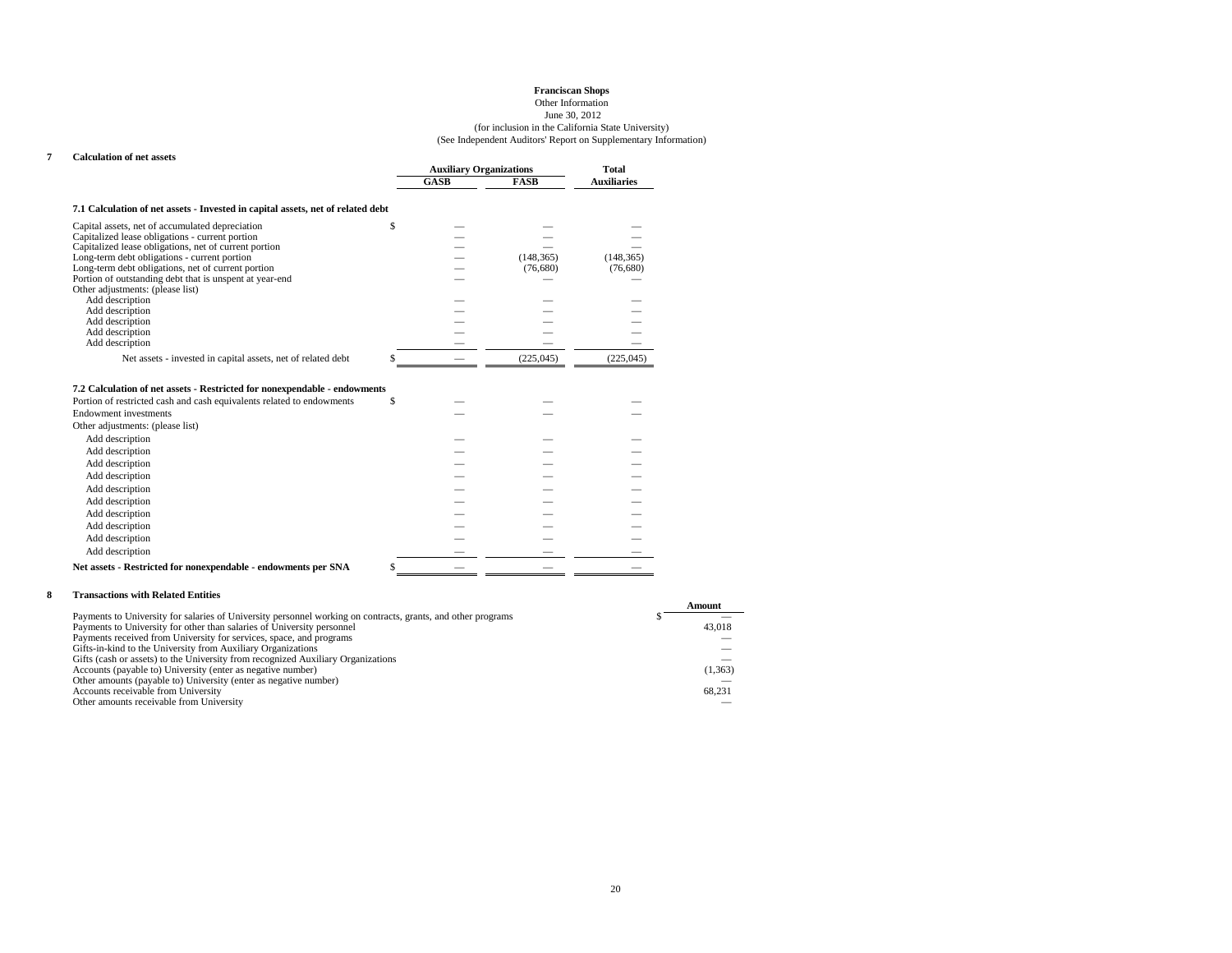#### Other InformationJune 30, 2012

#### (for inclusion in the California State University) (See Independent Auditors' Report on Supplementary Information)

#### **9 Other Postemployment Benefits Obligation (OPEB)**

| Annual required contribution (ARC)               |  |
|--------------------------------------------------|--|
| Contributions during the year                    |  |
| Increase (decrease) in net OPEB obligation (NOO) |  |
| NOO - beginning of year                          |  |
| NOO - end of year                                |  |

#### **10 Pollution remediation liabilities under GASB Statement No. 49:**

| <b>Description</b>                                       |   | Amount |
|----------------------------------------------------------|---|--------|
| Add description                                          | S |        |
| Add description                                          |   |        |
| Add description                                          |   |        |
| Add description                                          |   |        |
| Add description                                          |   |        |
| Add description                                          |   |        |
| Add description                                          |   |        |
| Add description                                          |   |        |
| Add description                                          |   |        |
| Add description                                          |   |        |
| Total pollution remediation liabilities                  | ς |        |
| Less: current portion                                    |   |        |
| Pollution remedition liabilities, net of current portion |   |        |
|                                                          |   |        |

#### **11 The nature and amount of the prior period adjustment(s) recorded to beginning net assets**

|                                                        | <b>Net Asset</b> |   |           |
|--------------------------------------------------------|------------------|---|-----------|
|                                                        | <b>Class</b>     |   | Amount    |
|                                                        |                  |   | Dr. (Cr.) |
| Net assets as of June 30, 2011, as previously reported |                  | S | 5.367.299 |
| Prior period adjustments:                              |                  |   |           |
| (list description of each adjustment)                  |                  |   |           |
| (list description of each adjustment)<br>2             |                  |   |           |
| (list description of each adjustment)<br>3.            |                  |   |           |
| (list description of each adjustment)<br>4             |                  |   |           |
| 5 (list description of each adjustment)                |                  |   |           |
| (list description of each adjustment)<br>6             |                  |   |           |
| (list description of each adjustment)                  |                  |   |           |
| (list description of each adjustment)<br>8             |                  |   |           |
| (list description of each adjustment)<br>9             |                  |   |           |
| 10 (list description of each adjustment)               |                  |   |           |
| Net assets as of June 30, 2011, as restated            |                  |   | 5,367,299 |